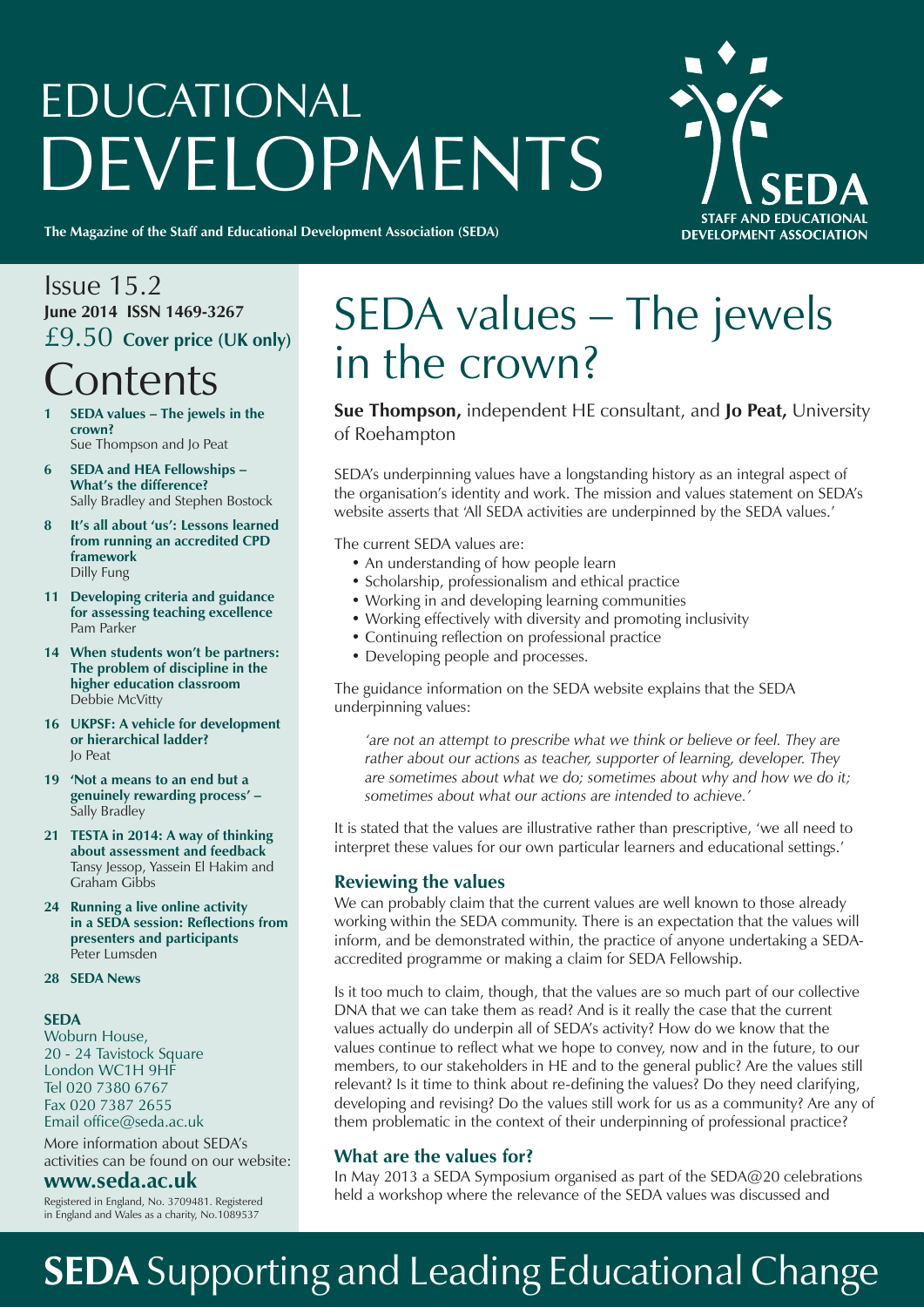## EDUCATIONAL DEVELOPMENTS **The Magazine of SEDA**

# Issue 15.2 2014

# Editorial Committee

**Dr Vivienne Caruana** Leeds Metropolitan University

**Dr Peter Gossman** Manchester Metropolitan University

**Elizabeth Grant** Higher Education Consultant and Curriculum Advisor

**John Lea** Canterbury Christ Church University

**Dr Debbie McVitty** National Union of Students

**Chrissie Nerantzi** Manchester Metropolitan University

**Steve Outram** The Higher Education Academy

**Dr David Ross** University of the West of Scotland

**Dr Karen Strickland** Robert Gordon University

**Naomi Thompson** University of Roehampton

# **Professor James Wisdom**

Higher Education Consultant

# 2014 (Vol.15) **Annual Subscription Rates**

Individual subscriptions are £38 sterling per year (4 issues) within the UK. Overseas subscribers should add £5 sterling postage and packing for delivery within the EU or £8 sterling for the rest of the world.

Packs of 10 copies (each copy containing 4 issues) are available for £270 sterling.

All orders should be sent to the SEDA Office, either with payment or official order.

NB SEDA members automatically receive copies of *Educational Developments.*

explored. As part of the ongoing process of updating the SEDA Strategic Plan, the SEDA Executive Committee felt that it would be timely to review the SEDA underpinning values. A number of sources were drawn on in framing the consultation questions that were put to the SEDA community. An international perspective on the SEDA values, shared at the SEDA Symposium and subsequently with the SEDA Executive Committee, was provided by Alan Wright, Vice-Provost, Teaching and Learning, University of Windsor, Ontario, Canada. A piece written for *Educational Developments* by Debby McVitty, Head of Higher Education Research and Policy at the National Union of Students (McVitty, 2013) provided a student perspective, alongside an earlier critique of the SEDA values (Brand, 2009) and a theoretical consideration of values in an educational development context (Gosling, 2010).

Feedback was sought through the Jiscmail SEDA listserve and all SEDA committees. The SEDA community was asked to consider:

- the extent to which the current SEDA values continue to reflect what SEDA hopes to convey to its members/stakeholders in HE and to the general public
- whether the current values are all expressed as values
- whether any of the values need redefining, clarifying, developing or revising
- whether any of the values are problematic in the context of their underpinning of professional practice

The responses received, from individuals and teams, reflected the range of institutions and mission groups represented within the SEDA community and included international perspectives. A report summarising the feedback and suggesting some initial recommendations was considered by the SEDA Executive Committee at its meeting in February, 2014. A small working group was then tasked to produce a final version of the revised values, with supporting guidance information, for agreement and ratification at the Executive's Strategic Planning event in June 2014. The intention of this article is to provide a commentary on the discussion and debate about the values engendered by the review.

## **What are the values for?**

Why does SEDA need values? What is specific about our values as educational developers?

A number of the responses explored the notion of values, with some key points being:

- The importance of asking what the statement of values is for, 'is it merely to summarise our professional role or is it to say what we value in how we work and what we believe universities are (valuable) for', that is, whether the values serve to summarise what educational developers *do* rather than what we *value* (e.g. collaborations, care, social justice, integrity, personal fulfilment, collegiality, tolerance, dignity, friendship)?
- That there is a paradox in 'conforming' to an externally mandated value set (such as the UK Professional Standards Framework) and values as the 'identityladen reference points for ethical professional practice'. Asking what do SEDA members value, rather than what SEDA values, 'allows for the possibility that values may differ between members, whilst still recognizing a community connected by something shared'.
- The importance of shared development/understanding/community involvement so that values are not just statements with which people are expected to align themselves '…we discussed the value of "understanding how people learn" for quite a while to comprehend this as a value. While dealing with the SEDA values we realised the effort of comprehending the values was important… intensive engagement with the descriptions helped us to understand them as a value…'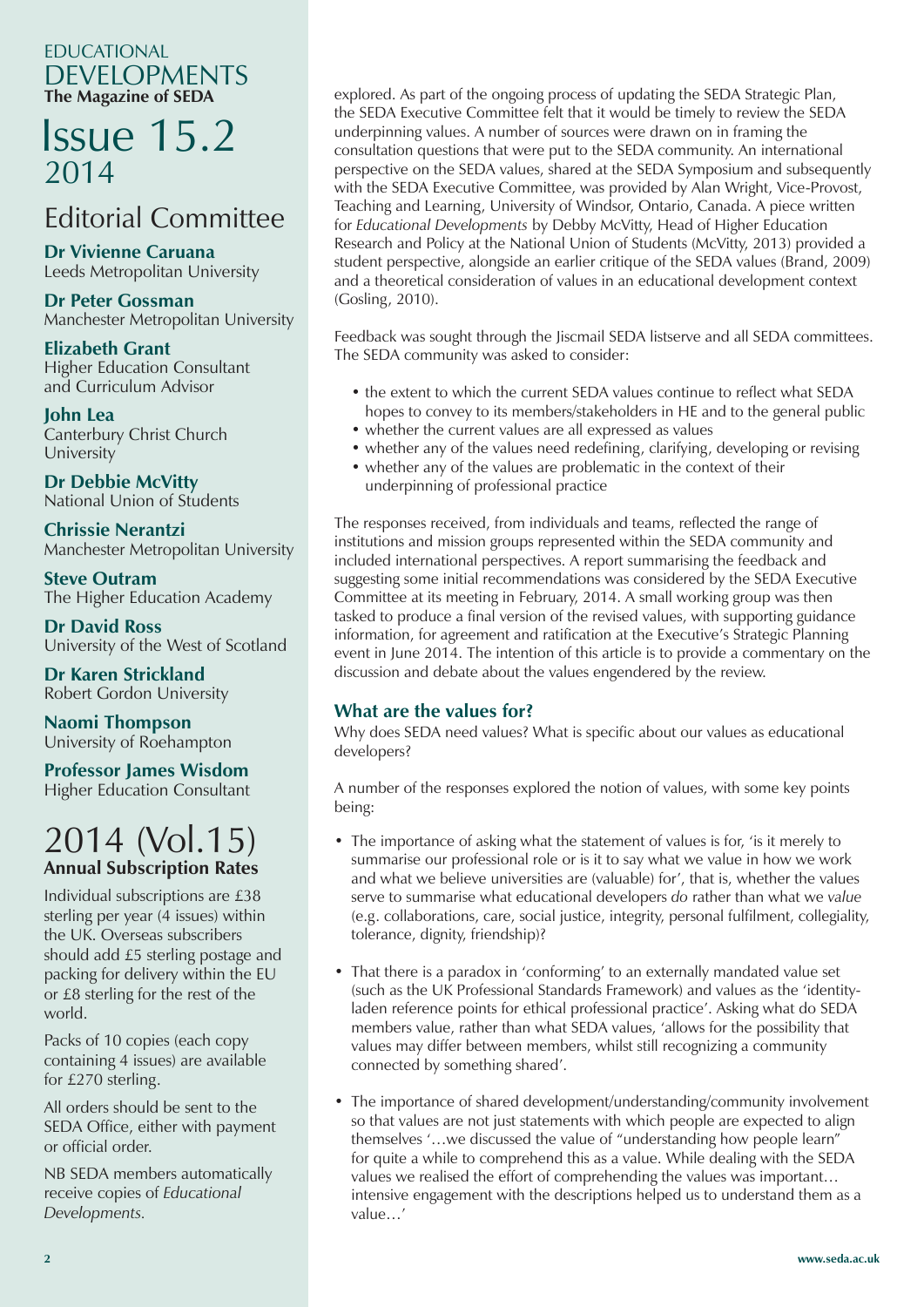- That values have a pragmatic function, they are to guide our practice. 'For me, as with others the values are really important. In my role I often have to make difficult decisions and the values help the process as well as guiding where my effort is best placed.'
- Values should be presented as actions, or as a commitment to action: 'by your deeds shall you be judged *i.e.* not by the eloquent words you find to demonstrate that your practice is being informed by a particular set of eloquent words.'

'…it's all very well having values but how do they inform our day-to-day practice?'

'Values are actions. Values have to be presented as action, or at any rate as a commitment to action, and then used as a basis on which we can both plan and later evaluate the worth of our actions.'

- Value statements can sometimes be 'convoluted and inconsistent in form and focus'. It helps to simplify value sets into something that can be remembered and articulated to others without sounding confused, '…if our values are to be genuinely shared, they need to be simple statements in each case, to the effect that "this thing, we value".'
- That 'more universally articulated values would embrace a student perspective as readily as a staff one'.

### **Have we got the values right?**

We asked the SEDA community for feedback on whether the current values are all expressed as values.

The key points that respondents made are summarised below:

- 'Some of the values come across more as skills/attributes e.g. working effectively with diversity – this doesn't encompass the professional and/or personal ethos that underpins such 'effective working.'
- I'm not convinced that developing people and processes is a value…I'd rather see a value which underpinned the enabling of such a development…'
- Values and principles can become conflated: 'principles' are often shaped by values, but they are not quite the same thing. The SEDA values are a bit of a mixture of these things, sometimes conflating several ideas into a single sentence.'
- Some overlap was noted, e.g. in scholarship, professionalism and ethical practice and continuing reflection on professional practice; some responses suggested that 'ethical practice' was too important to be subsumed within other values and that it needs greater prominence; it was pointed out that the statement about scholarship is not really written as a value.
- While perhaps not most effectively expressed as values 'they are simple and people can engage with them from a number of perspectives…they work as underpinning principles for a community of professional educational developers to engage with and actively apply'.
- Wording of the values 'working in and developing learning communities' and 'working effectively with diversity and promoting inclusivity' 'sound more like objectives than values'.
- While some of the values are not really expressed as values, this was not considered so important. What was considered to be important was to make sure that the focus on the student/student learning was clear and fundamental to the SEDA values.

### **Redefining, clarifying, developing, revising the values?**

- There was strong support for the values to be prefaced by the words 'a commitment to', emphasising the importance of the values as a commitment to action.
- A number of respondents wanted the values to be prefixed with a verb so that it is clearer what we wish to 'do' in respect of the values; interestingly, an international response noted that 'we think we wouldn't have reached the same inspiring result if we would have started the process using values being operationalised in this way. (Maybe the verbal phrasing evokes a normative understanding of the values while the phrasing with nouns opens up a broad understanding of the values).'
- There were a number of references to the possibility of aligning the SEDA values with the UK Professional Standards Framework (UKPSF).
- One respondent observed that students as partners is an idea that is not very explicit in the values and suggested that, in the current era of student engagement, students as partners could benefit from a stronger positioning and more explicit statement. A suggestion from another respondent was for 'a commitment to partnerships between students and staff in creating transformative learning experiences'. As one respondent observed, however, 'more universally articulated values would embrace a student perspective as readily as a staff one'.
- Some people were not comfortable with the language of 'learning communities', feeling it could be viewed as jargonistic and not relevant to all in their roles; an emphasis on collaboration, dialogue and discourse was preferred.
- There was support for targeting something that is 'simple and direct with which the community can engage; they may not be the best expressed values, but they work as underpinning principles for a community of professional educational developers to engage with and to actively apply'…'simplicity and breadth is important because it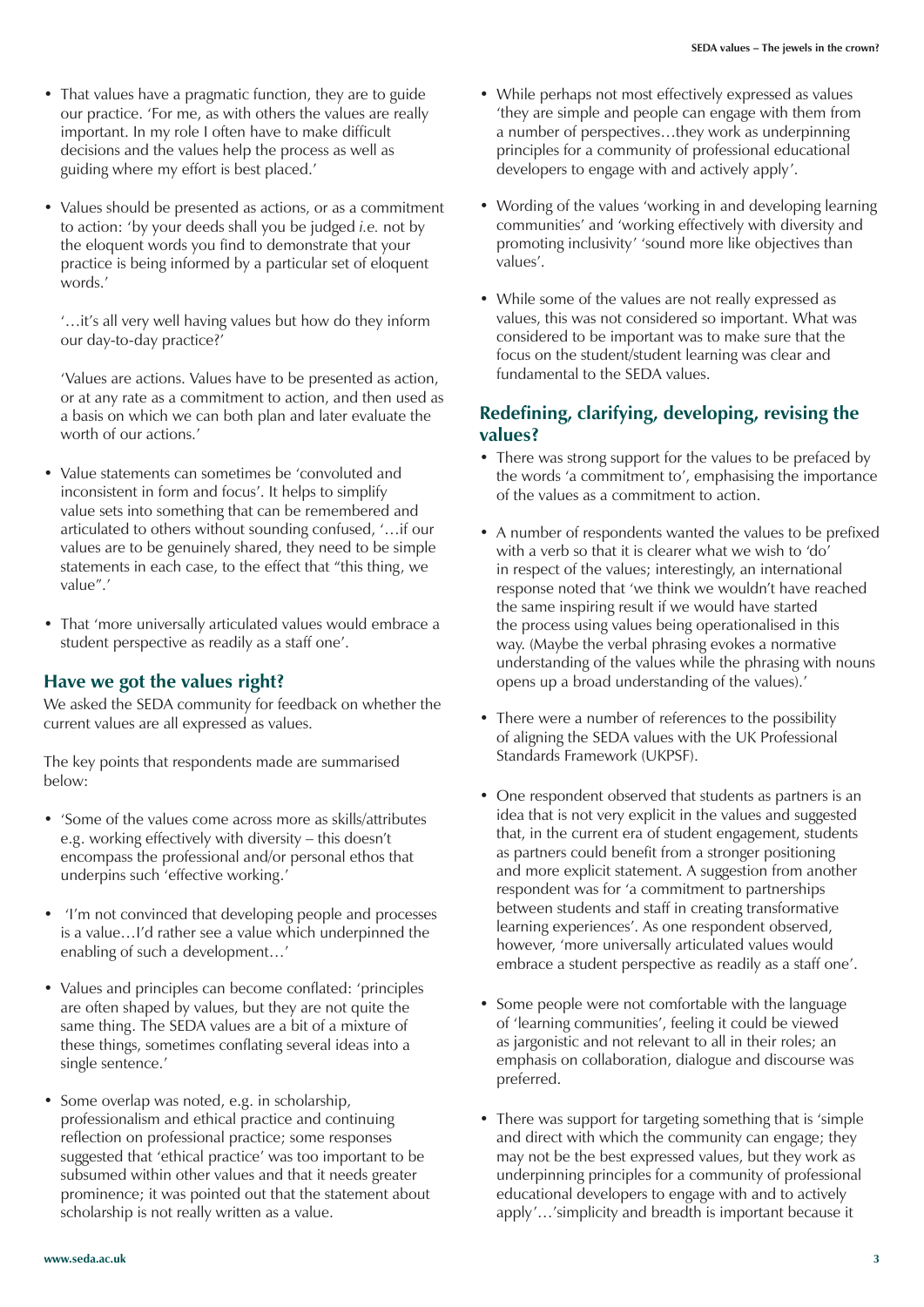| Current SEDA Value                                                                                                                                                                                                                                       | Possible action/revision                                                                                                                                                                                                                                                           | Commentary<br>(comments/observations on suggested wording)                                                                                                                                                                                                                                                                                                                                                                                          |
|----------------------------------------------------------------------------------------------------------------------------------------------------------------------------------------------------------------------------------------------------------|------------------------------------------------------------------------------------------------------------------------------------------------------------------------------------------------------------------------------------------------------------------------------------|-----------------------------------------------------------------------------------------------------------------------------------------------------------------------------------------------------------------------------------------------------------------------------------------------------------------------------------------------------------------------------------------------------------------------------------------------------|
| The SEDA values are<br>listed after the SEDA<br>Mission statement on<br>the SEDA website,<br>with a link to<br>explanatory guidance<br>information. There is<br>currently no policy<br>statement or stated<br>rationale for the<br>values on the website | Include policy statement/<br>rationale to explain values.<br>A prefacing statement along<br>the lines of: 'Practitioners<br>who are part of the SEDA<br>community of learning share<br>values around learning and<br>teaching in higher education.<br>In particular we commit to:' | Values as having a pragmatic function to guide action; preface<br>should state a commitment to action.<br>Preface should include a verb (contested).<br>Share values 'around HE pedagogies' rather than 'around<br>L&T in HE'? Is this needed?                                                                                                                                                                                                      |
| An understanding of<br>how people learn                                                                                                                                                                                                                  | Developing our<br>understanding of how<br>people learn, in different<br>ways, in different local and<br>global contexts and through<br>different media                                                                                                                             | Or: Recognise that, Respect that people learn in different<br>ways<br>Or: a commitment to developing and interrogating our<br>understanding                                                                                                                                                                                                                                                                                                         |
| Scholarship,<br>professionalism and<br>ethical practice                                                                                                                                                                                                  | Practising in ways that are<br>scholarly, professional and<br>ethical                                                                                                                                                                                                              | Some views expressed that existing value is conflated and<br>needs separating.<br>Commitment to engage with scholarship etc<br>To guide, rather than underpin?<br>Add creative? Critical?                                                                                                                                                                                                                                                           |
| Working in and<br>developing learning<br>communities                                                                                                                                                                                                     | <b>Working in and fostering</b><br>our learning communities,<br>within and across subjects,<br>institutions, nations and<br>internationally                                                                                                                                        | 'Learning communities' terminology an issue for some; the<br>important emphasis should be on collaboration and dialogue.<br>Insert 'and professional' before communities?<br>To promote and foster?                                                                                                                                                                                                                                                 |
| Working effectively<br>with diversity and<br>promoting inclusivity                                                                                                                                                                                       | Promoting inclusivity,<br>recognising the diversity<br>of both students and<br>staff, celebrating difference<br>and working to redress<br>disadvantage                                                                                                                             | Important to make distinction between the value about<br>valuing diversity and the first one about understanding how<br>people learn.<br>Add equality after diversity?<br>Celebrating diversity through inclusive learning environments?                                                                                                                                                                                                            |
| Continuing reflection<br>on professional<br>practice                                                                                                                                                                                                     | <b>Promoting personal and</b><br>professional development,<br>of ourselves and those with<br>whom we work, aiming<br>to ensure processes and<br>practices are developmental<br>and supportive                                                                                      | Has the emphasis on reflection on practice been lost here?<br>A commitment to critical self-reflection on our practice<br>and values? (or is this understood in 'scholarly, professional<br>ethical' above?)<br>Do we need the word 'promoting'?<br>Commitment to engagement in? Something about informing<br>future practice/action?<br>Add 'and appropriate to contexts and capabilities'? or is this<br>slightly restrictive?<br>Add 'engaging'? |
| Developing people<br>and processes                                                                                                                                                                                                                       | Subsumed in above - so omit                                                                                                                                                                                                                                                        | Arguably we don't develop people. People develop,<br>sometimes with our help.<br>Developing people and effective processes? Is 'effective<br>processes' redundant since they are the consequence of a<br>professional and scholarly approach?                                                                                                                                                                                                       |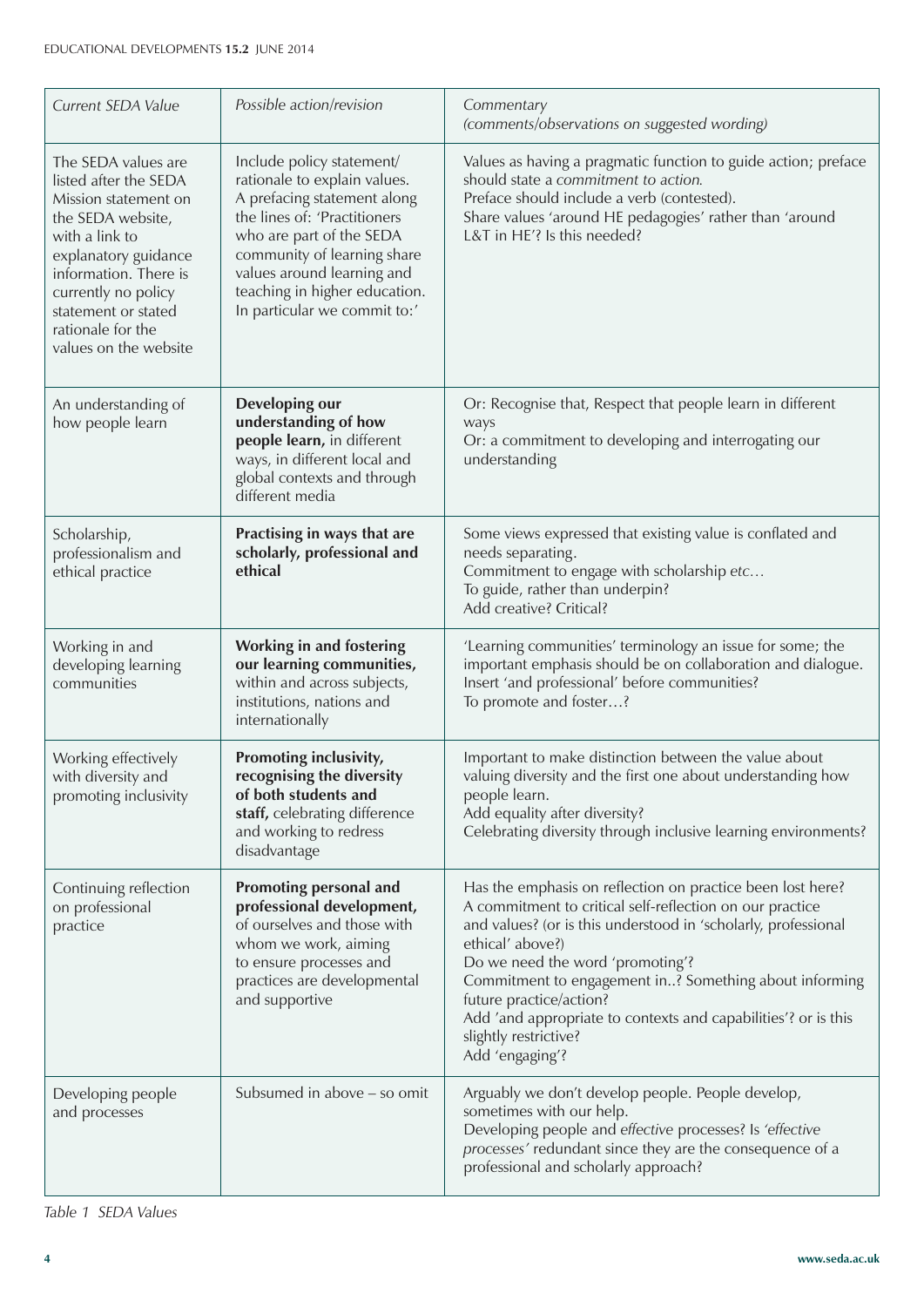creates a broad backcloth against which a wide variety of educational development activity can be framed and structured'.

- Values need to reflect diverse contexts and people who form the SEDA community and those who it wishes to reach/work with. There was a suggestion that the relevance of 'inclusivity' be extended to address the funding needs of educationalists employed within disciplines other than education.
- There is no mention of innovation/creativity in the values. Is this an important omission?
- There was strong support for values including a commitment to educational development internationally; the two respondents from the international SEDA community provided compelling testimonies of how important the SEDA values have been for developing, promoting and sustaining their work.

### **Feedback on whether any of the values are problematic in the context of their underpinning of professional practice**

- 'An understanding of how people learn' generated a number of responses. It was the only value seen as problematic in the context of SEDA's Professional Development Framework (PDF) awards. One respondent suggested that if the value here is seen as 'learning', any person regardless of role could be motivated by such a value because it has been interpreted as something of universal worth, rather than a context-specific learning outcome which values a particular piece of knowledge. By the same token, it was argued, more universally articulated values would embrace a student perspective as readily as a staff one. Another respondent pointed out that 'an understanding of how people learn' is about the value of evidence and pedagogic research in informing educational development activity. It was suggested that revising the wording to 'a commitment to developing our understanding of how people learn' would make this clearer.
- It is worth noting the observation in one response that the original SEDA values were not problematic in that they were easy to 'assess' and 'that is probably because they were not expressed as values'. In any reworking of the values, consideration should be given to how revised values might be evidenced in SEDA-accredited programmes.

### **Commentary on values**

Suggestions for revising the values were made by respondents in the Jiscmail discussion, with people responding to these suggestions with comments and further suggestions. Table 1, opposite, summarises the debate around the values expressed in the consultation feedback responses.

#### **Summary: where next?**

This article has attempted to provide a summary and a commentary on the review of the SEDA values and the responses received from the consultation exercise. There is more work to be done on agreeing a final set of revised values. In summary, key outcomes from the review exercise are that:

- The underpinning values are seen as important to the SEDA community; there was strong support for the values expressed in responses to the consultation. There appeared to be little appetite expressed for wholesale change.
- The values have a pragmatic function: the SEDA community needs to be able to use the values to plan, act and review actions and to inform all aspects of SEDA's work.
- The values need to be inclusive of all stakeholders.
- In re-framing the values it is important to revisit the things that SEDA values, that is at the heart of each current value, such as Learning, Scholarship, Professionalism, Ethical Practice, Learning Communities, Diversity and Inclusivity, Reflection, Development of People, Development of Processes.
- Values need to be simple statements ('this we value') which can be remembered and articulated.
- When re-launched, the values should be accompanied by a policy statement/rationale.

A follow-up *Educational Developments* article will report on the progress of revising the values and explain the practical implications for all SEDA activity, particularly with respect to accredited programmes and applications for SEDA fellowships.

### **References**

Brand, T. (2009) 'SEDA values – the jewel in the crown', *Educational Developments,* 10.1, February 2009, pp. 5-7 (http://tinyurl.com/kvxzgjq). Gosling, D. (2010) 'Value commitments and ambivalence in educational development', Chapter 8 in *New Directions for Teaching and Learning,* No. 22, summer 2010, Wiley Periodicals (http://tinyurl.com/lns2o5r).

McVitty, D. (2013) 'How relevant are SEDA's values to students?', *Educational Developments,* 14.3, September 2013, pp. 18-19.

SEDA website link to values: http://www.seda.ac.uk/about.html?p=2\_1

### **Acknowledgements**

We are very grateful to all those members of the SEDA community who responded to the consultation exercise and to respondents for their permission to refer to, and quote from, their responses in this article.

**Sue Thompson** (suethompson151@gmail.com) is an independent HE Consultant, and **Jo Peat** (J.Peat@ Roehampton.ac.uk) is a Senior Lecturer in Learning and Teaching in Higher Education in the Department of Academic Enhancement at the University of Roehampton.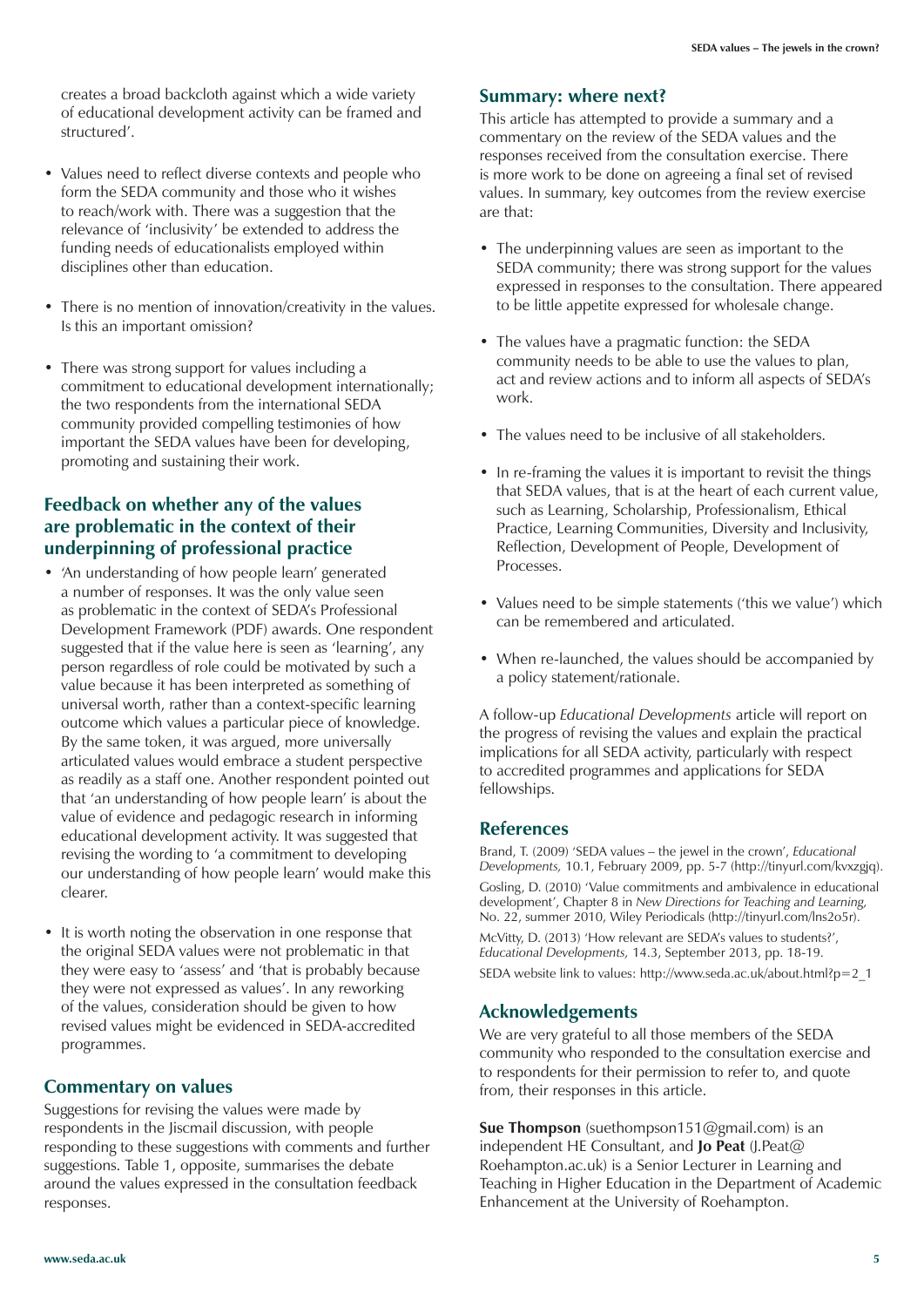# SEDA and HEA Fellowships – What's the difference?

**Sally Bradley,** Higher Education Academy, and **Stephen Bostock,** Staff and Educational Development Association

SEDA and the Higher Education Academy (HEA) share a goal to enhance the quality of learning, teaching and the student experience, but they are very different organisations. The HEA supports teachers and those supporting student learning, individually and institutionally, nationally and through the disciplines. SEDA primarily supports educational and staff developers, and through them the teachers and learners they help to develop, although there is a growing population of 'part-time' developers (teachers who do some educational development), so the two audiences overlap. SEDA is a voluntary body run by its members while the Academy is owned by Universities UK (UUK) and GuildHE. Both organisations award 'fellowships' but they are aimed at different audiences and do different things. Currently there are in excess of 50,000 holders of HEA fellowships and over 100 with SEDA fellowships.

Within the HE sector the UK Professional Standards Framework for teaching and supporting learning (UKPSF) has become increasingly important (Turner, 2013), as has the visibility of HEA Fellowship as recognition for a commitment to professionalism in teaching and learning in higher education. On the other hand, SEDA fellowships are professional qualifications in academic (staff/educational) development, available to individual members of the professional association. SEDA fellowships are deliberately not aligned to the UKPSF. (This is not to be confused with the two SEDA professional development framework named awards which *are* aligned to UKPSF.)

So whilst the aims of the two organisations are similar, the approach to Fellowship and the processes

are different. To confuse matters further, both have different levels of Fellowship, but these levels are not equivalent.

HEA fellowships are aligned to the UKPSF. The range of HEA fellowships, from Associate Fellow to Principal Fellow, align to the Descriptors 1 through 4 within the UKPSF and enable staff from a wide range of backgrounds to gain recognition for their contribution to student learning. For example, Fellow (FHEA) is available to those who can demonstrate all the elements of UKPSF as a teacher while AFHEA offers recognition for staff who support student learning but do not undertake the full range of activities. While HEA fellowships are not creditbearing qualifications, some higher education qualifications are aligned with UKPSF and accredited by the HEA: for instance, many Postgraduate Certificates in learning and teaching in higher education or in academic practice are accredited to award FHEA.

It is recognised that teaching and learning occurs in many different ways and requires support from a variety of different roles with different skill sets within higher education. This diversity is captured and recognised within the range of HEA Fellowships and within the UKPSF: for example, 'Successful engagement in appropriate teaching practices related to the Areas of Activity' and 'Successful incorporation of subject and pedagogic research and/ or scholarship within the above activities, as part of an integrated approach to academic practice' (UKPSF, 2011, p. 5). The UKPSF is not prescriptive in how learning and teaching should be achieved or delivered; rather through the process of gaining HEA Fellowship

colleagues are able to demonstrate their understanding of, reflection on and evaluation of their own practice within their discipline or profession.

The SEDA fellowships scheme began soon after the organisation was formed, in 1993, once its teacher accreditation scheme (now replaced with the professional development framework) was in place, to provide a qualification for the 'teachers of teachers'. The revised scheme was launched in November 2010, with three levels: Associate Fellow (AFSEDA), Fellow (FSEDA), and Senior Fellow (SFSEDA). The original fellowship became the Senior Fellow level. While not based on the UKPSF, FSEDA and SFSEDA are based on demonstrating a set of level-specific outcomes plus the SEDA professional values. The FSEDA qualification is currently gained through an online course. The Associate Fellowship is designed as an 'escalator' to full Fellowship. SEDA fellowships are managed and awarded directly by the organisation, through an appointed part-time fellowships coordinator. Marita Grimwood was appointed from the start of 2014 and reports to SEDA's Services and Enterprise Committee.

SEDA Fellowships have always required annual reporting, reflecting on and planning our professional development. For many years, these reports have been peer-reviewed, in triads of critical friends, whose discussions (face-to-face or virtual) are reported overwhelmingly as positive and supportive. Failure to report professional development causes a withdrawal of good standing. At the moment, HEA fellowships do not have a requirement for reporting for good standing, but at the sector's request the Academy intends to introduce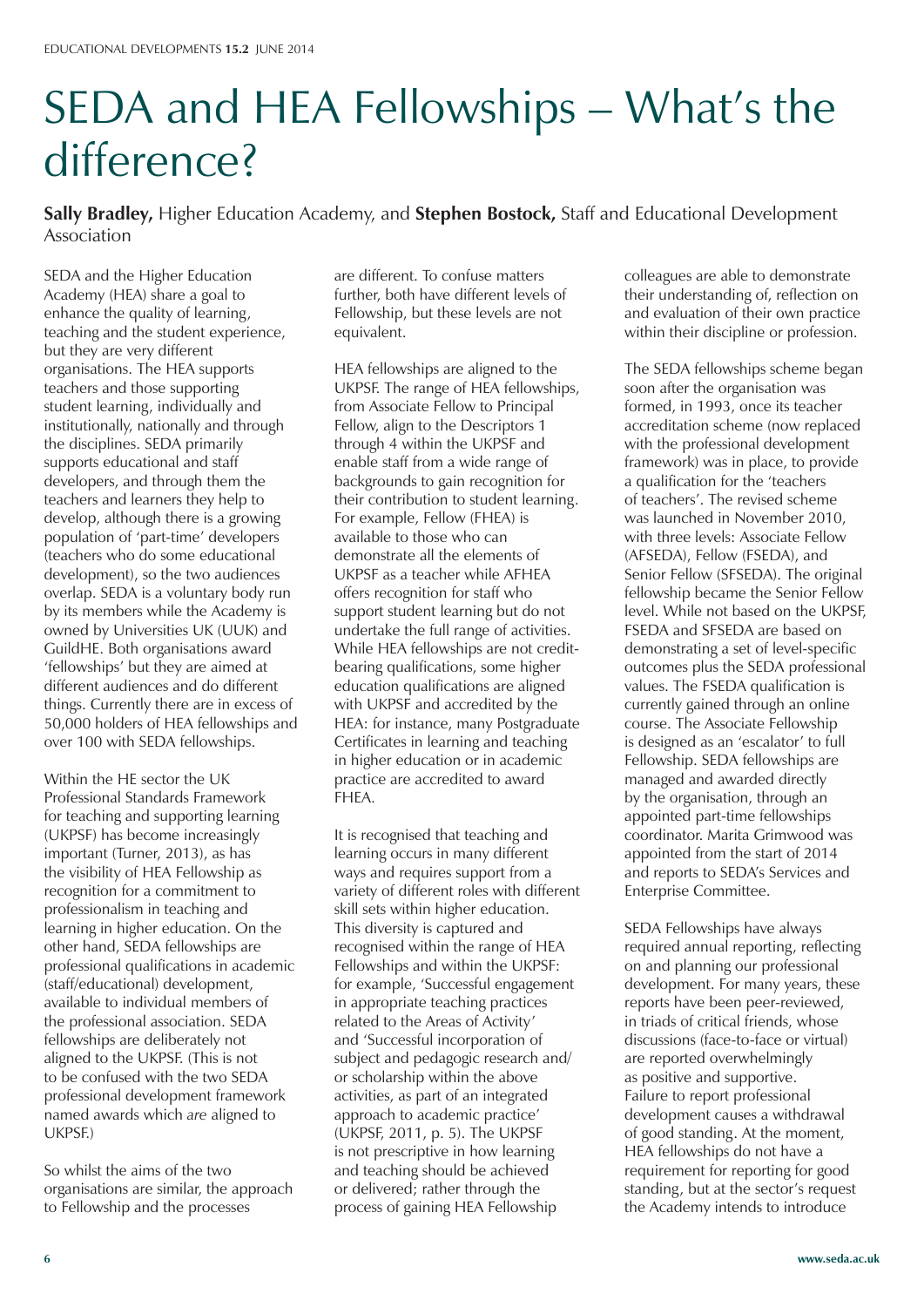a good-standing element, and this is work in progress.

The structure of UKPSF and SEDA fellowships is different. UKPSF has five areas of activity, six core knowledge areas, and four professional values. SEDA fellowships have specialist (learning) outcomes, generic outcomes of reflecting on practice, and six values. The two sets of values overlap, as do the SEDA values and the UKPSF areas of activity. SEDA's outcomes incorporate knowledge rather than specify it separately. So the structures of what fellows must demonstrate are different, but much of the content is similar. This is to be expected, as professionalism as a developer shares much with professionalism as a teacher: for example, continuing reflection on practice, scholarship and a concern for learners as individuals and communities.

For clarity it is worth adding that SEDA does provide two national awards which are validated against the UKPSF. These are the professional development framework awards, Learning, Teaching and Assessing; and Supporting Learning. Like HEA accreditation of institutional programmes, programmes accredited by SEDA for these awards provide certificates naming the level of the UKPSF. Like HEA fellowships, HESA collects data on them as a recognition of teaching expertise. They are quite separate from SEDA fellowships, which data HESA does not collect.

So is there any overlap between SEDA fellowships and HEA fellowships? If we compare the levels of FSEDA and FHEA, both require individuals to demonstrate the professional values of SEDA or the UKPSF respectively. Whereas UKPSF, including the values, was reviewed and re-formed in 2011, SEDA is currently reviewing the wording of its professional values. Table 1 demonstrates some of the similarities. It is hardly accidental that the two schemes share values and an emphasis on professional development, as they underpin the higher education enterprise.

The current UKPSF and HEA Fellowships have four descriptors,

| <b>SFDA Values</b>                                                     | UK Professional Standards Framework                                                                                                                                                                                                                                                                                             |  |
|------------------------------------------------------------------------|---------------------------------------------------------------------------------------------------------------------------------------------------------------------------------------------------------------------------------------------------------------------------------------------------------------------------------|--|
| 1. An understanding<br>of how people learn.                            | Core Knowledge 3 - How students learn, both<br>generally and within their subject/disciplinary area(s).                                                                                                                                                                                                                         |  |
| 2. Scholarship,<br>professionalism and<br>ethical practice.            | Core Knowledge 6 – The implications of quality<br>assurance and quality enhancement for academic<br>and professional practice with a particular focus on<br>teaching.<br>Professional Values 3 - Use evidence-informed<br>approaches and the outcomes from research,<br>scholarship and continuing professional<br>development. |  |
| 3. Working in and<br>developing learning<br>communities.               | Professional Values 2 – Promote participation in<br>higher education and equality of opportunity for<br>learners.                                                                                                                                                                                                               |  |
| 4. Working effectively<br>with diversity and<br>promoting inclusivity. | Professional Values 1 – Respect individual learners<br>and diverse learning communities.                                                                                                                                                                                                                                        |  |
| 5. Continuing<br>reflection on<br>professional practice.               | Area of Activity 5 – Engage in continuing professional<br>development in subjects/disciplines and their<br>pedagogy, incorporating research, scholarship and the<br>evaluation of professional practices.                                                                                                                       |  |
| 6. Developing people<br>and processes.                                 | Descriptor 2, item VII - Successful co-ordination,<br>support, supervision, management and/or mentoring<br>of others (whether individuals and/or teams) in<br>relation to teaching and learning.                                                                                                                                |  |

*Table 1 A simple mapping of the SEDA Values and the UKPSF*

and the higher levels of Senior and Principal Fellow overlap more with FSEDA and SFSEDA. For example, the SFHEA Descriptor 3 includes, 'Successful co-ordination, support, supervision, management and/ or mentoring of others (whether individuals and/or teams) in relation to teaching and learning'. Support and mentoring might be part of a staff developer's role, too. Even more so, at the Principal Fellow level, UKPSF Descriptor 4 includes strategic and policy activity that would be part of the typical job description of a senior academic developer.

The two organisations have different histories, approaches and processes. But they share a common mission to enhance the quality of learning, teaching and the student experience, and their fellowships in different ways support the professional development and recognition that is essential to that mission.

### **References**

Turner, N. *et al.* (2013) 'Measuring the impact of the UK Professional Standards Framework for teaching and supporting learning (UKPSF)', Staff and Educational Development Association, Higher Education Academy Funded Project (http://tinyurl.com/mp64znw).

**Dr Stephen Bostock FHEA NTF SFSEDA** is Co-Chair of SEDA, and **Dr Sally Bradley SFHEA SFSEDA** is the Academic Lead – Accreditation, Recognition and Reward, at the Higher Education Academy.

# Notice to Publishers

Books for review should be sent to:

**SEDA** Woburn House, 20 - 24 Tavistock Square, London WC1H 9HF Email **office@seda.ac.uk**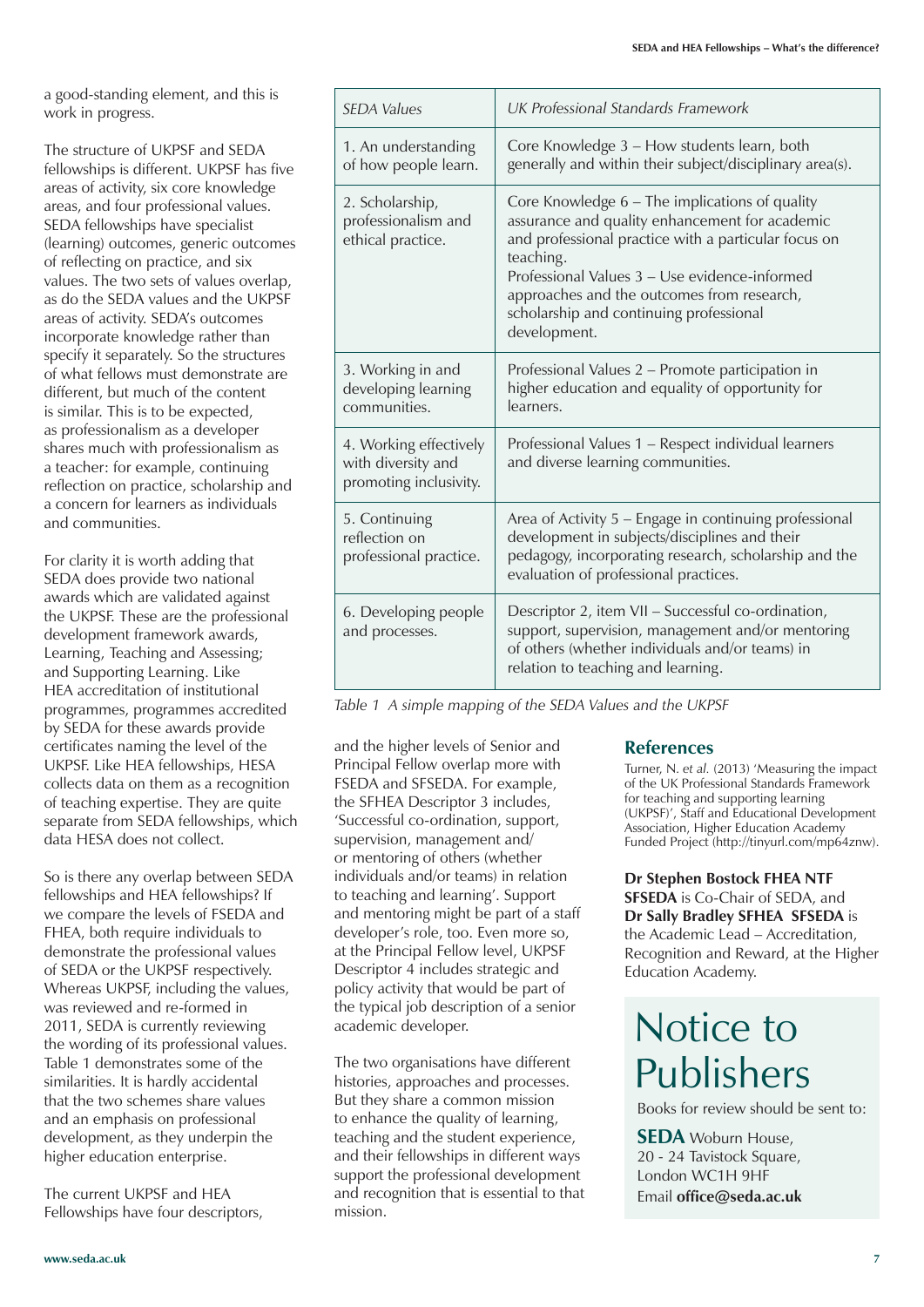# It's all about 'us': Lessons learned from running an accredited CPD framework

### **Dilly Fung,** University College London

Running an accredited Continuing Professional Development (CPD) scheme in higher education is complex. Such schemes are designed, in simple terms, to develop the practices, knowledge and values of staff who teach and/or support learning, and to confer nationally recognised awards upon individuals for their professionalism in those fields. Many institutions are now awarding Associate Fellowships, Fellowships, Senior Fellowships and Principal Fellowships to their own staff, in line with the four 'Descriptors' of the UK Professional Standards Framework (UKPSF), through schemes accredited by the Higher Education Academy (HEA).

It is no simple undertaking, however. The target groups for institutional schemes are typically wide and diverse: an inclusive scheme should be for everyone who teaches, supports learning and/or demonstrates leadership in education, regardless of job title or status. However, professional awards can have implications for promotions and career progression; both the awards themselves and the authority to make them can affect power relations within and between groups and departments. With such wide potential impact, schemes are likely to come up against a spectrum of institutional politics, resourcing issues and policy challenges, all of which need to be managed carefully.

How can we ensure that schemes are developed and led effectively? What's the key to making sure that they are genuinely engaging and inclusive, yet sustainable and agile in the rapidly changing context of higher education? In recent months there have been numerous advertisements in the job vacancies column for leaders of institutional CPD schemes. In theory, each institutional scheme needs a good leader: a high profile individual with experience and charisma, with excellent people skills, with powers of persuasion and imagination, with patience and resilience. Or does it?

My experiences of introducing and running the HEAaccredited ASPIRE scheme at the University of Exeter, of developing the UCL ARENA scheme at my current institution, and of acting as an External for a number of universities, suggest that success, when it comes, is rarely a product of individual leadership attributes. It is much more frequently about the extent to which the scheme itself is conceived, developed, introduced, delivered, assessed and evaluated by an 'us' which genuinely represents all of the key stakeholders in the institution.

Drawing on my own experience to date, I would characterise the following as some key principles for success.

### **1) Successful schemes are genuinely owned and steered by the institution**

They are not the property or domain of one particular group or department. It is helpful if right from the start there is a steering group which comprises representatives of different

groups – for example, very senior, middle and early career teaching staff; academics and professionals; union and student representatives. These colleagues can bring together their particular perspectives, conceptualise and propose a scheme which is right for *their* institution and its communities.

It can be genuinely informative, even exhilarating, to share perspectives in a steering group meeting on what would make such a developmental scheme rich, inclusive and exciting for a wide spectrum of colleagues. In addition, if a scheme becomes too closely identified with one department – for example, education development, human resources or a particular academic department – colleagues across the institution who teach or support students' learning find it hard to feel that 'this scheme is of us and for us'. But it is never too late – even if the scheme has been conceived by an individual or group at the start, bringing in a steering group of representatives (including an External Adviser) at the earliest opportunity can help to take it on from strength to strength by leading evaluation strategies and future enhancements.

### **2) Institutions and scheme leaders all need to share the same understanding of the status of authority in relation to such schemes**

Higher Education CPD schemes underpinned by the UK Professional Standards Framework are not competencybased vocational qualifications. Those of us who have taught in the compulsory education sector know what it's like to be delivering programmes which are essentially owned by an external awarding body: in that context, external 'experts' have the final say. This is not so in the HE sector, where each institution takes ownership of its own decisions in relation to its own awards. We *are* the experts.

The UKPSF itself is not a syllabus, but rather a series of blocks for an institution to build upon. The Dimensions characterised within the Framework (Areas of Activity, Core Knowledge and Professional Values) and the four Descriptors, relating to the four categories of Fellowship, are like a series of flagstones and pillars upon which an institution builds a learning palace which has its own form and style. This palace may comprise many rooms. It may be populated with a wide menu of developmental opportunities, formal or informal, leading to a range of ways of making a claim for an award. The design of the palace might include a number of adjoining developmental rooms which make space for, say, learning about how to build a research career. Or it may comprise a smaller number of spaces, with set developmental programmes and forms of assessment. The design of the palace should suit the landscape of the institution within which it's located – ideally, both the organisation's needs overall *and* those of its individual members of staff, in all their diversity.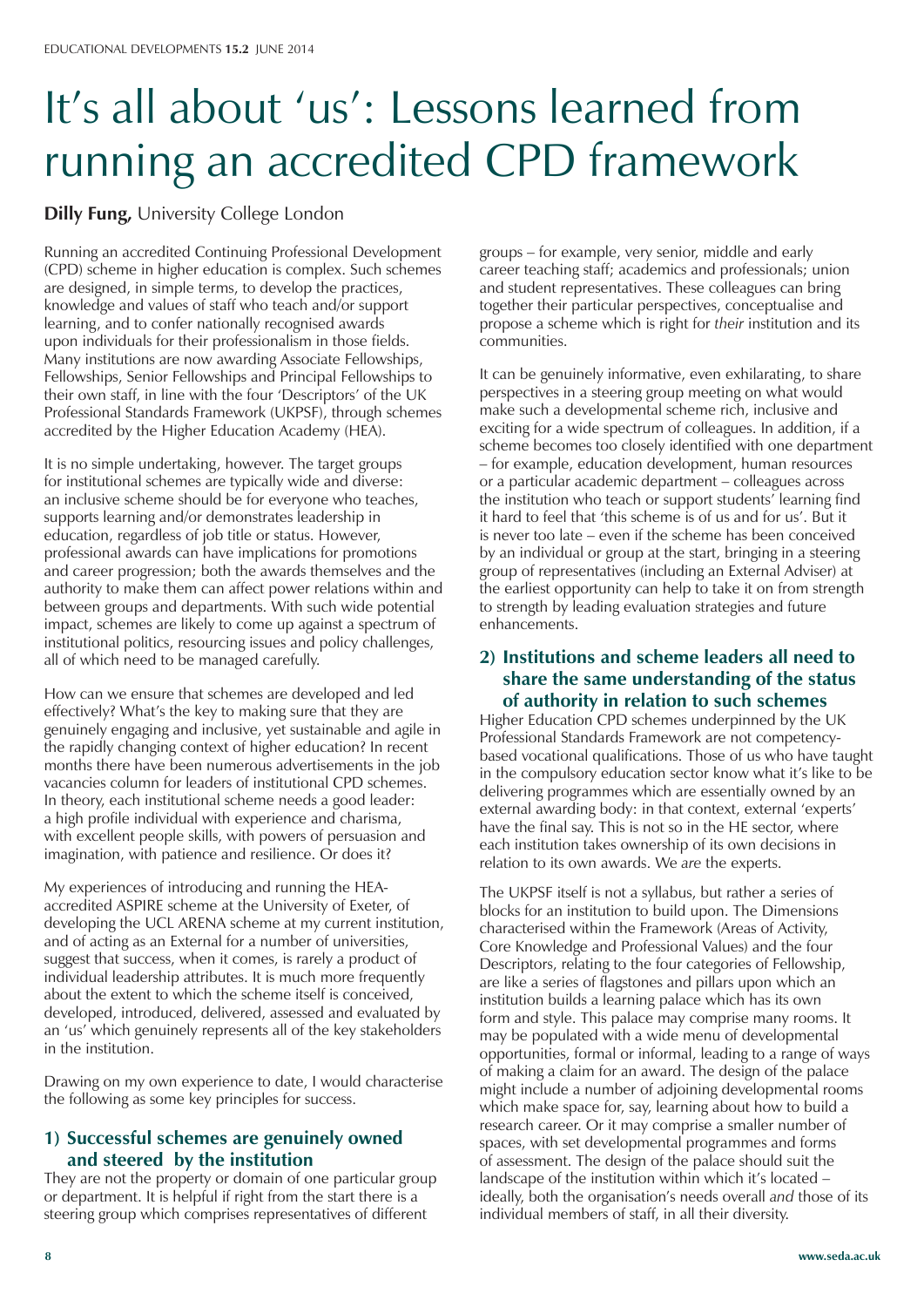The UKPSF Dimensions and Descriptors provide a useful shared underpinning for all such schemes, but once the scheme has been accredited it is the institution itself which has the ultimate authority to make judgements against them in making awards to its own staff. The input of an External is needed, of course, as with academic awards; this helps to keep schemes across the sector reasonably comparable in terms of standards, and can be both stimulating and reassuring. But the question, in the end, of whether this applicant should be awarded, for example, a Fellowship or a Senior Fellowship needs to be decided by assessors *who represent the institution.* The first assessments in the scheme may be tentative, but with early reassurance from an External and experience comes confidence – particularly if assessment processes build in opportunities for moderating and developing shared perspectives through dialogue. If colleagues in different kinds of teaching-related role and from different subject and professional specialisms make up the pool of assessors, it really is a scheme owned by 'us' and not by an imagined 'them'.

### **3) Assessors on institutional schemes need a shared understanding of assessment criteria for each category of fellowship**

The Fellowship awards are not academic qualifications. They do not of themselves confer any academic credit at any particular level of curriculum. It can be hard for those of us familiar with marking academic assignments to adjust to this, but it's necessary and it can even be liberating.

It is true that a number of institutions choose to embed the Fellowship awards within a taught academic programme, such as a Postgraduate Certificate in Higher Education or Academic Practice; these programmes can certainly be rich learning experiences, bringing together an academic approach to the subject with analytical reflection on what it means to be 'professional'. Such programmes are typically aimed at early career staff, and are great for building a sense of shared community within the institution's culture. Where an academic programme is in place, appropriate academic criteria need, of course, to be applied to the overall award.

But for the Fellowship awards themselves, there are no academic criteria. Awards which are not embedded within an academic programme, but rather where experienced staff are applying directly for professional recognition, are based upon an *account of professional practice,* which is a *claim* for recognition made by a member of staff on the basis of their experience and successful track record as a practitioner. The claim may be made via a written submission, an oral presentation, a video or any other mode of communication: the options when designing a scheme are endless. But whatever the mode of expression, a member of staff making the claim for a particular category of Fellowship through an institutional scheme needs to persuade the colleagues assessing that claim that she or he is demonstrating effective professional practice in relation to teaching and/or supporting students' learning. And the applicants need to do this in line with the fifteen Dimensions of the UKPSF and the specific criteria given for the relevant Descriptor.

So, for example, an applicant claiming Senior Fellowship against Descriptor 3 of the UK Professional Standards Framework needs to demonstrate that she or he has a 'thorough understanding of effective approaches to teaching and learning support as a key contribution to high quality student learning', and can 'provide evidence of a sustained record of *effectiveness* in relation to teaching and learning, incorporating for example, the *organisation, leadership and/or management* of specific aspects of teaching and learning provision' (UKPSF, p. 6, my italics). Here, assessors need to agree amongst themselves – through such 'quality assured' means as a shared assessment panel, double marking and/or moderation – that *the case has been made to the institution* that this colleague has indeed shown sustained contribution. Have they organised, led or managed in relation to education? Is there reference to 'evidence' that this contribution has been effective? The existence of such evidence will be indicated in the claim itself and, very importantly, supported by the References or Advocacy Statements which accompany it.

These are the key assessment criteria. We need to beware the tendency to reject an application because it does not contain an extensive critical analysis of literature, or because it does not cite the assessor's favourite author or concept. If an institution wants to add these additional criteria to their awards of Fellowships for its own purposes, it can, of course – but they are not built into the UKPSF. Looking for *awareness* of research-informed literature as a source of evidence for developing practice is important, particularly in relation to Dimensions A5, K3 and V3 (UKPSF, p. 3), but an elaborated analysis of such literature takes the claim into academic territory; we are assessing effective practice here, and assessors take on the shared role of doing so on behalf of the institution, so we need to keep our eyes on the key elements. If we ensure that our assessors for the scheme comprise a range of colleagues with different subject and professional specialisms, and that they themselves engage in appropriate developmental activities so that shared understandings emerge, we will stay on track.

### **4) Claims for Fellowship should, in principle, be acceptable whatever their style and form**

We need to ensure that the scheme really is about 'us' – the whole collective of diverse academic and professional groups and individuals across our institution who contribute to students' learning – and not about the 'us' who may already be steeped in education language, literature and related cultural practices. For me, it is really important that we do not impose a particular kind of education discourse upon colleagues who are experts in other subject fields and steeped in their own particular set of cultural practices in relation to thinking, analysing and communicating.

In one assessment panel I was chairing, a group of us discussed at length a written application for Fellowship from a colleague (let us call him Ciaran) from a specialist science subject. Ciaran's written submission broadly covered the required ground, describing his practice succinctly, even abruptly. It was written in a very particular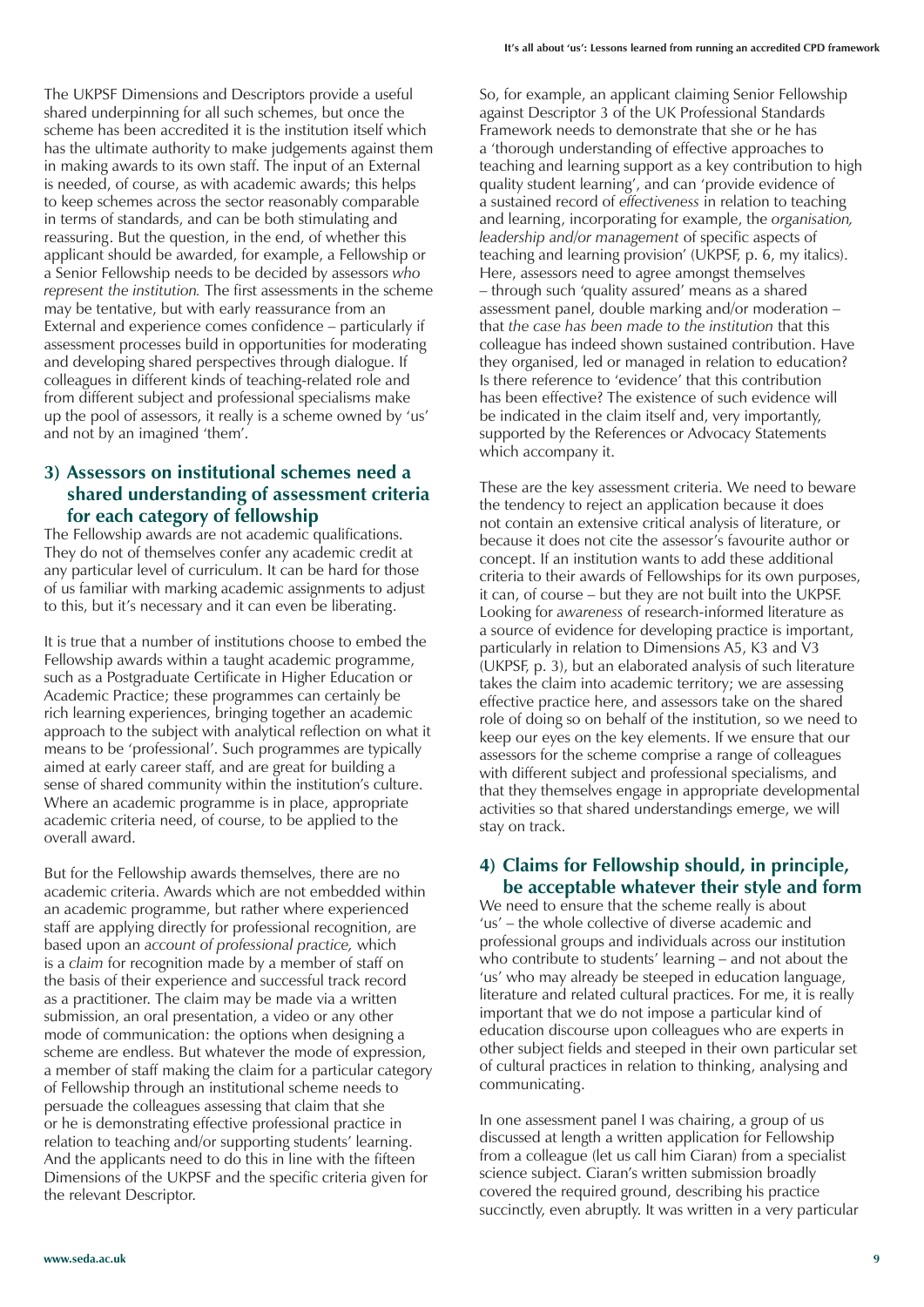and unusual style, which paid no lip service at all to the 'reflective writing' discourse beloved of many. Yet it was clear from both the application and the attached References that Ciaran, in his lived practice, was going to great lengths to engage students in a demanding subject area, developing innovative online support and regularly improving and refreshing his approaches to his role. We had a lengthy debate: would this 'do'? Did it matter that the applicant made no direct reference to the currently popular literary canon, and constructed his sentences differently from the way we typically did? Fortunately the assessment panel included representatives from diverse subject specialisms, and we were ultimately confident enough to award the Fellowship. This was a pivotal moment in the scheme and, I believe, for the institution. We knew we did not want the discourse to rule in deciding to award professional recognition to a colleague, but rather the practice itself and the heart behind it.

### **5) CPD schemes need to be strategically situated but focused on enabling both individuals and communities to flourish**

Senior Management Teams in our complex higher education institutions have their gaze upon strategic imperatives – how can we improve our standing in the HE league tables? How can we maximise capacity and respond with agility to both short- and longer-term business priorities? A really flexible, inclusive CPD scheme can bring into its spaces new areas of need, such as a major emphasis on assessment and feedback in response to National Student Survey data. It can incorporate particular characteristics of the institution's mission and education strategy: for example, an emphasis upon internationalism, research-based learning or distance learning. Keeping connected with institutional priorities makes it a great deal easier to argue for substantial resources to be allocated to the scheme – and CPD schemes do need to be appropriately funded to make them truly fit for purpose.

However, CPD schemes are, for me, about more than this. They are about creating spaces for individuals and teams to flourish where they may otherwise have been overlooked. They are about building a culturally rich community of people who care about learning and learners, who are passionately committed to inspiring students and colleagues to love the subject, to contribute to its landscape, to step out across subject boundaries – and perhaps even to go out and change the world. They are also about promoting critical analysis, informed by our professional values, of current policies and practices and helping the higher education sector to change for the better.

If we want to promote not just strategic improvement but also a cultural richness within which inclusive learning communities can grow, then our CPD schemes should model certain principles and practices:

• Those who already have expertise in and a passion for education, whatever their status and job title, should become key partners in and contributors to

the scheme, and should be rewarded appropriately through remuneration and career advancement so that in due course they become inspirational leaders

- Colleagues newer to a teaching-related role but who want to excel should have clear and engaging progression routes provided
- Staff who have a teaching and/or student support role but who are reluctant to engage in developmental activities need to be nurtured and encouraged to do so within appropriate contexts, for example through appraisal, peer mentoring and peer observation
- Spaces should be created in developmental programmes for critical thinking with respect to the policies and practices of the current higher education sector and the institution itself, with a view to finding better ways forward
- Student representatives should be actively engaged as partners as we develop and deliver the schemes
- All applicants for awards should be given detailed and encouraging feedback which 'feeds forward'; this builds motivation and also models the excellent feedback we want our students to receive
- Success should be celebrated and publicised to inspire others, and teaching or student support *teams* whose members engage collectively should particularly be recognised by the institution – the students' learning experiences will be enhanced by the development of the 'us' who make up teaching teams and professional teams which impact upon the full range of students' experiences, and not just by excellent individuals.

So what have I learned so far? I have learned that if institutions make vital resources available so that a representative range of motivated colleagues can collaborate on the design and delivery of a developmental scheme, we are off to a good start. If individuals and groups feel empowered by the scheme and know that applications for professional recognition are fairly and consistently made by supportive colleagues, we are doing well. If the effect of the scheme is to enable colleagues to provide greatly enhanced educational opportunities for students, we have success. If it acts as a catalyst for them to contribute to constructive institutional change through critical, values-driven thinking and leadership, for example by influencing promotion policies, we can have great hopes for the future. And if we can achieve a situation whereby everyone in the institution who teaches and supports students' learning knows that the scheme is 'of us and for us', we know we'll stay on the right track.

### **References**

The UK Professional Standards Framework is at http://tinyurl.com/ nhv5e4q.

**Dr Dilly Fung** is the Director of the Centre for the Advancement of Learning and Teaching (CALT) at University College London.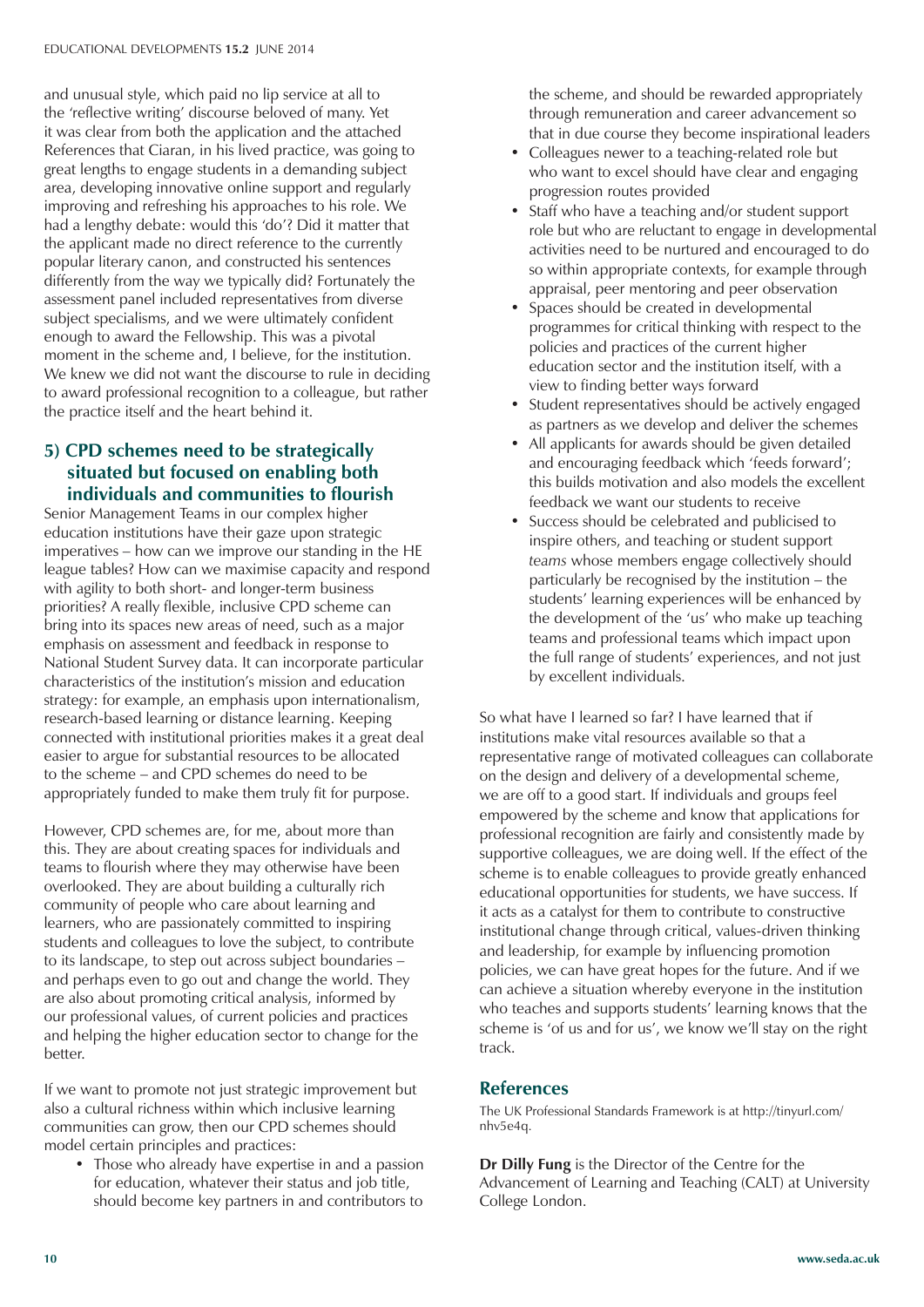# Developing criteria and guidance for assessing teaching excellence

### **Pam Parker,** City University London

This article arose from a workshop provided at the 18th annual SEDA conference in November 2013 and the interest I and others at my institution have in teaching excellence. We will outline a project that has been undertaken, some of the findings we shared with participants in the workshop, and the criteria and guidance for assessing teaching excellence that have been developed as a result of drawing all the findings together. The article concludes with reference to future plans to continue the work now the initial project has finished.

There are many approaches to gathering data about the quality of teaching which are used for departments, schools and institutions to evaluate students' satisfaction with teaching, monitor teaching performance and recognise those who are excellent teachers. However, despite these approaches and discussions that have taken place in the literature over a number of years, common agreement around a set of criteria that can be universally used has still not been reached. In fact as both Gibbs (2008) and Skelton (2004) have found previously, there is often a lack of clear and transparent criteria in schemes and where they do exist they are not well publicised.

A scheme of learning and teaching awards has been running at City University London for more than a decade, but on occasion staff have commented upon the lack of transparent criteria in the scheme and that the evidence used when judging who should gain awards is not well publicised. The institution published a new strategy in 2012 which included in the education theme the following statement as one of the key activities: 'recognising excellent staff performance in education and capturing and sharing

models of good practice'. It seemed timely to undertake a project focused on teaching excellence in the institution and coincidently in the summer of 2012 the Higher Education Academy advertised their latest Change Academy projects focused on Recognising Teaching Excellence.

### **Teaching excellence project**

I led the project with a team of four colleagues from across the institution (listed in the acknowledgments) and we developed a project plan which was accepted for the Change Academy, and so from December 2012 until December 2013 we undertook a range of activities to meet the aims of the project. These, shown in Table 1, were on reflection too ambitious for one year; we have started some work around the third and fourth aim but have not been able to complete this, whilst the others were achieved.

- 1. Explore the current recognition and award processes and analyse the criteria used within this scheme for teaching excellence
- 2. Examine individual discipline criteria for teaching excellence and draw out core teaching excellence principles for the whole university
- 3. Define a development and recognition process that is aligned to the UKPSF for Teaching Excellence
- 4. Facilitate the individual's development and progression through the scheme to National Teaching Fellow or equivalent
- 5. Outline and enhance the student voice within the scheme
- 6. Enhance our current process for disseminating good practice

*Table 1 Aims of the project*

In order to progress the aims we needed to use a range of approaches which would enable data from various sources to be collected and engage a broader range of students and staff. Through the approaches listed in Table 2 we were able to collect data from our own scheme, and those beyond the institution, from our undergraduate, postgraduate and research students as well as internal and external teaching staff and educational developers. Ethical approval was sought for the project through the university processes, which was important given the diverse range of data we were able to draw on but also so that those participating consented to their data being used and the findings being disseminated across the sector.

### Opportunistic data collection at a promotional stand

Workshops that used rich pictures and world café approaches

Online surveys

Analysis of nomination data for the Student Voice Award

Analysis of criteria used in the various award schemes

Literature review

### *Table 2 Data collection tools*

The data collected was predominantly qualitative because rich descriptions of teaching excellence were needed to explore views and criteria that might already be used. Lincoln and Guba's (1985) naturalistic inquiry approach was the methodology chosen, which enables the context to be acknowledged as well as emphasising the need to use a range of data collection tools. The data was analysed thematically and iteratively so each stage informed the next.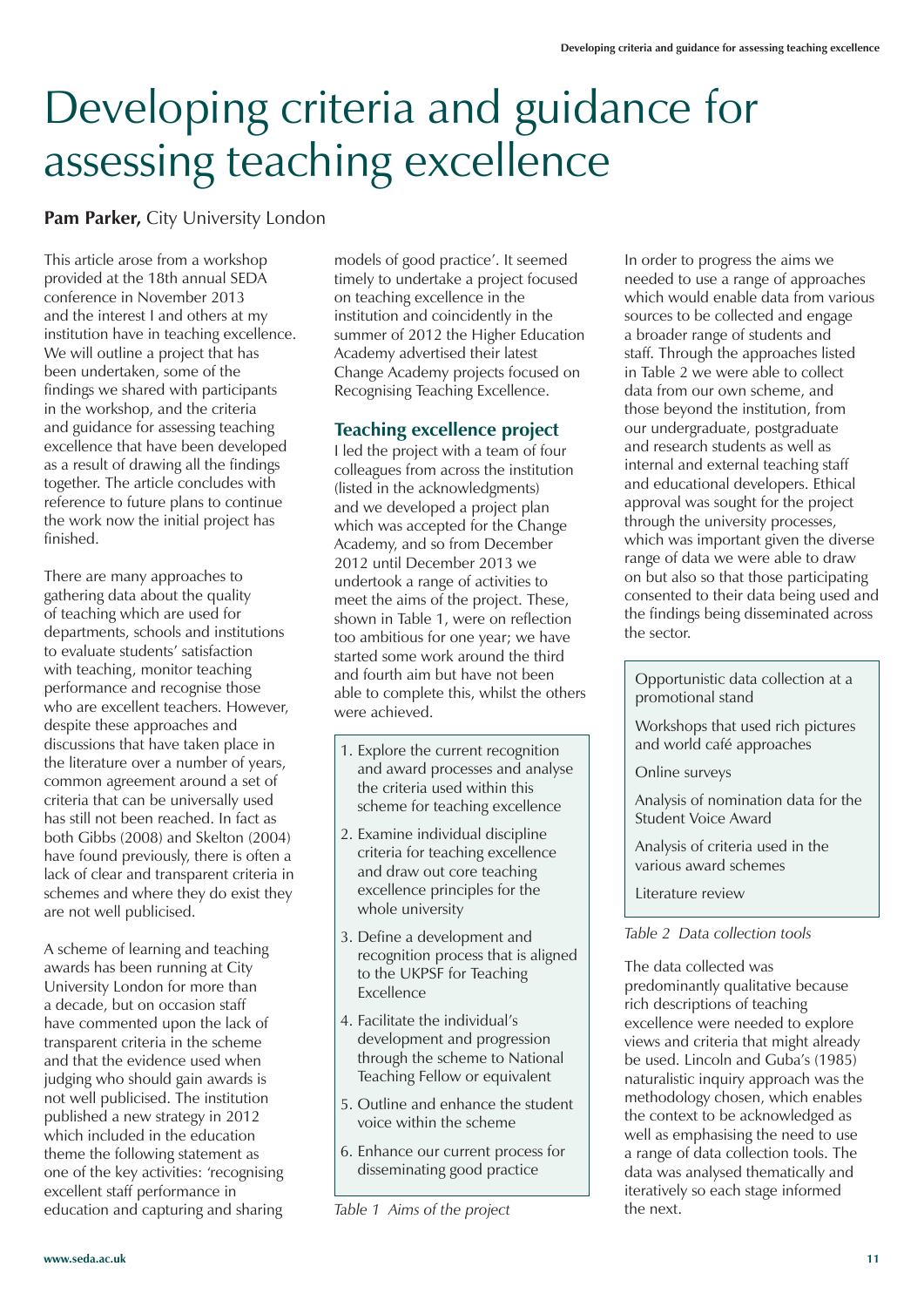### **Findings from the project**

The project generated a wide range of data including quotes, visual descriptions and pictures. Through the iterative nature of the project we have been able to share the findings with participants as it developed, thus enabling us to refine some data at each stage. Outlined here are examples of the data that was gathered from staff and students and which was shared in the conference workshop. However, included as part of the findings are the criteria that were developed as a result of the analysis and some guidance that was produced for assessing nominations and applications for awards.

We had hoped that it would be possible to develop a definition of teaching excellence for the institution. However as Devlin and Samarawickrema (2010) found, despite the prevalence of teaching award schemes, gaining agreement on one definition is problematic. This was illustrated at the conference workshop where there was some debate about whether we should define teaching excellence or good teaching which others such as Lilly *et al.* (2013) have explored in projects to share good practice. Throughout the project a similar debate took place and this remains unresolved in terms of a definition for either good teaching or teaching excellence but further work on this will continue.

Students had provided data in various ways but most of this data provided rich quotes about things that they feel characterise teaching excellence. Some examples of these are indicated below:

> *'Makes the subject more exciting instead of just reading through the slides.'*

*'Creates a stable and truthful relationship.'*

*'Makes herself available beyond set learning times to assist in module work as well as a career advice.'*

*'Keeps us engaged by using contemporary examples that relate to us!'*

*'Maintains engagement with students easily and uses innovative teaching methods.'* 

*'Her enthusiasm and warmth about her subjects of interest and her role as a teacher are always obvious.'*

Much of the data was focused on what could be considered personal attributes, as others have found, but students also felt that investing time in them and getting to know them were important. From a teaching perspective students cited examples of teachers who used examples from the real world that they could relate to and which engaged them in the session. Much of this has been found by others but with the change in teaching approaches and the increased use of technology, there was a view that students would cite as excellent teachers those who used more innovative approaches in classes whereas the findings indicate that it is the communication and relationship issues that students value most.

Data collected from staff reflected many of these views, but often the staff cited a more holistic view of teaching excellence which took account of the varied roles teachers undertake. This was particularly noticeable in workshops where staff were asked to provide a picture of what teaching excellence would look like. There was a range of drawings as well as descriptions which conjured up a picture. Some of the drawings included gardeners sowing seeds and nurturing growth, a person wearing a belt with lots of pockets of tools all needed at different times for the range of issues teachers encounter, a beautiful woven tapestry of knowledge, skills, behaviours and ideas, and a picture which showed a range of environments from the office, class and then a field/ professional workplace site. Some of the descriptions enabled pictures to be built up, including:

*'It looks like a tool belt, adapted to the task/material to be learned, makes the task simple when you use it properly, leads to a successful conclusion – useable product, builds a framework.'*

*'It looks like a completed jigsaw involving interaction, effective teamwork and empowered people.'*

*'It looks like an opal ring, expensive, glittering, fascinating, colourful, deep. Iterative, clear and owned.'*

This difference between the students and staff can in part be explained by students being aware of their teachers' responsibilities for their classes, online learning, assessment activity and personal tutor role, whereas staff have the broader insight into the whole academic role and expect someone who is excellent at teaching to also excel in other areas of their role. This did lead to some debate in workshops about teaching and research and how these complement each other, but exploring this in further detail was beyond the scope of this project. However, whilst students did mention teachers having up-to-date knowledge and sharing research, staff focused on a range of areas around scholarly activity which were seen as important. These included teachers undertaking professional development, examining their teaching practice, disseminating practice within the institution and beyond through conferences and publishing and being recognised with awards or through undertaking leadership roles.

As the end of the project drew near and at the start of the new academic year, we felt there was a need to develop something from the data which could be used across the institution for the learning and teaching awards for this year. Two key actions resulted from this:

- 1. Some of the categories of teaching awards were changed to reflect the themes from the data, and
- 2. The criteria for the awards were developed around four key themes (see Table 3).

Both these actions were discussed and approved by the Learning Development Advisory Board which oversees the award scheme and has amongst its membership senior staff from LEaD, Associate Deans of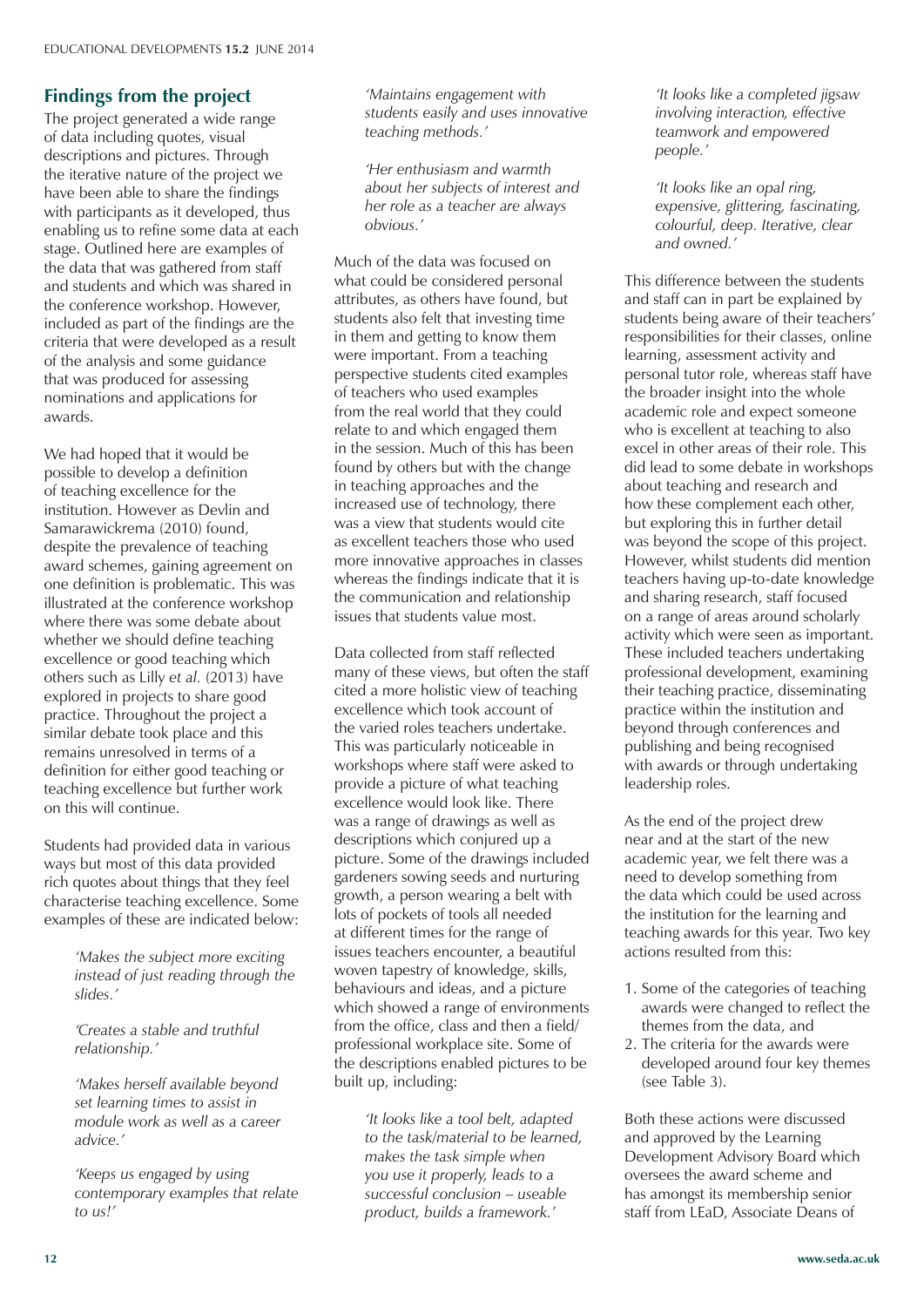Education from all Schools, all National Teaching Fellows from across the University and other key staff from areas such as Information Services and Student and Academic Services.

A further area that had arisen in the many sessions with staff was the issue of what sorts of evidence could be used to demonstrate teaching excellence and to assess nominations and applications. Clearly there is the range of student feedback collected throughout the year that can be used, but in line with Brown's (2003) view this is only one part of the evaluation and other sources should be used such as peer reviews and

personal reflection, which are also cited by Hammer *et al.* (2010). The staff involved in workshops believed that there were additional forms of evidence such as documents produced for education purposes like curricula, assessment tasks and student guidance, that could be used alongside evidence of professional development and dissemination of practice such as conference presentations. One of the key issues about the evidence was that staff wanted the evidence to be seen as robust and rigorous. The team took account of all the comments and developed some types of evidence that could be used this year to support panels making decisions about awards.

The guidance overleaf in Table 4 does not mean that staff have to provide evidence in all types but they should have evidence of at least three. This again was approved by the Learning Advisory Board.

### **Conclusion**

Whilst the one-year project has finished the work in many ways is just beginning. This year's award scheme will use the new categories for the Student Voice Award and the themes, criteria and guidance for evidence. It is intended to evaluate the use of all these this year and to revise and refine, particularly the criteria following this year's awards. Those leading

| Personal attributes                                                                                                                                 | Promoting learning success                                                                                                                                          |
|-----------------------------------------------------------------------------------------------------------------------------------------------------|---------------------------------------------------------------------------------------------------------------------------------------------------------------------|
| Students cite this person as inspiring and motivating them to<br>learn and achieve                                                                  | Uses innovative and creative approaches to teaching,<br>assessing and/or supporting learning                                                                        |
| Passion and enthusiasm for their discipline/role and support<br>of learning is obvious to all                                                       | Provides up-to-date knowledge and relates this to the 'real<br>world' recognising the need for relevance to the students                                            |
| Good communications skills with all students, demonstrating<br>knowledge of student individual needs and how these can<br>be met for individuals    | Consistently uses activities to promote student engagement<br>and challenges them to develop their knowledge                                                        |
| Demonstrates flexibility and adaptability to support<br>students' needs and learning recognising individual<br>differences                          | Individual excellence: evidence of enhancing and<br>transforming the student learning experience (NTFS)                                                             |
| Relationship with student                                                                                                                           | Scholarship and professional development                                                                                                                            |
| Provides a supportive, challenging but non-threatening<br>environment for students to learn                                                         | Raising the profile of excellence: evidence of supporting<br>colleagues and influencing support for student learning;<br>demonstrating impact and engagement (NTFS) |
| Engages with students to provide effective feedback and<br>advice to encourage growth                                                               | Ability to influence positively the wider community in<br>higher education through dissemination of activities                                                      |
| Demonstrates interest in students as individuals and<br>promotes their confidence as learners                                                       | Demonstrates a critical reflective approach to own<br>professional practice and the use of scholarship to support<br>practice                                       |
| Is approachable and responsive to communication from<br>students in a timely and appropriate manner ensuring<br>students feel valued as individuals | Demonstrates leadership within department, school,<br>university or nationally                                                                                      |
| Is student-centred in their role listening to their feedback<br>and acting upon where appropriate                                                   | Developing excellence: evidence of commitment to<br>ongoing professional development with regard to teaching<br>and learning and/or learning support (NTFS)         |
|                                                                                                                                                     | Has gained recognition for excellence through awards and<br>funds where able to do this                                                                             |

*Table 3 Themes and criteria*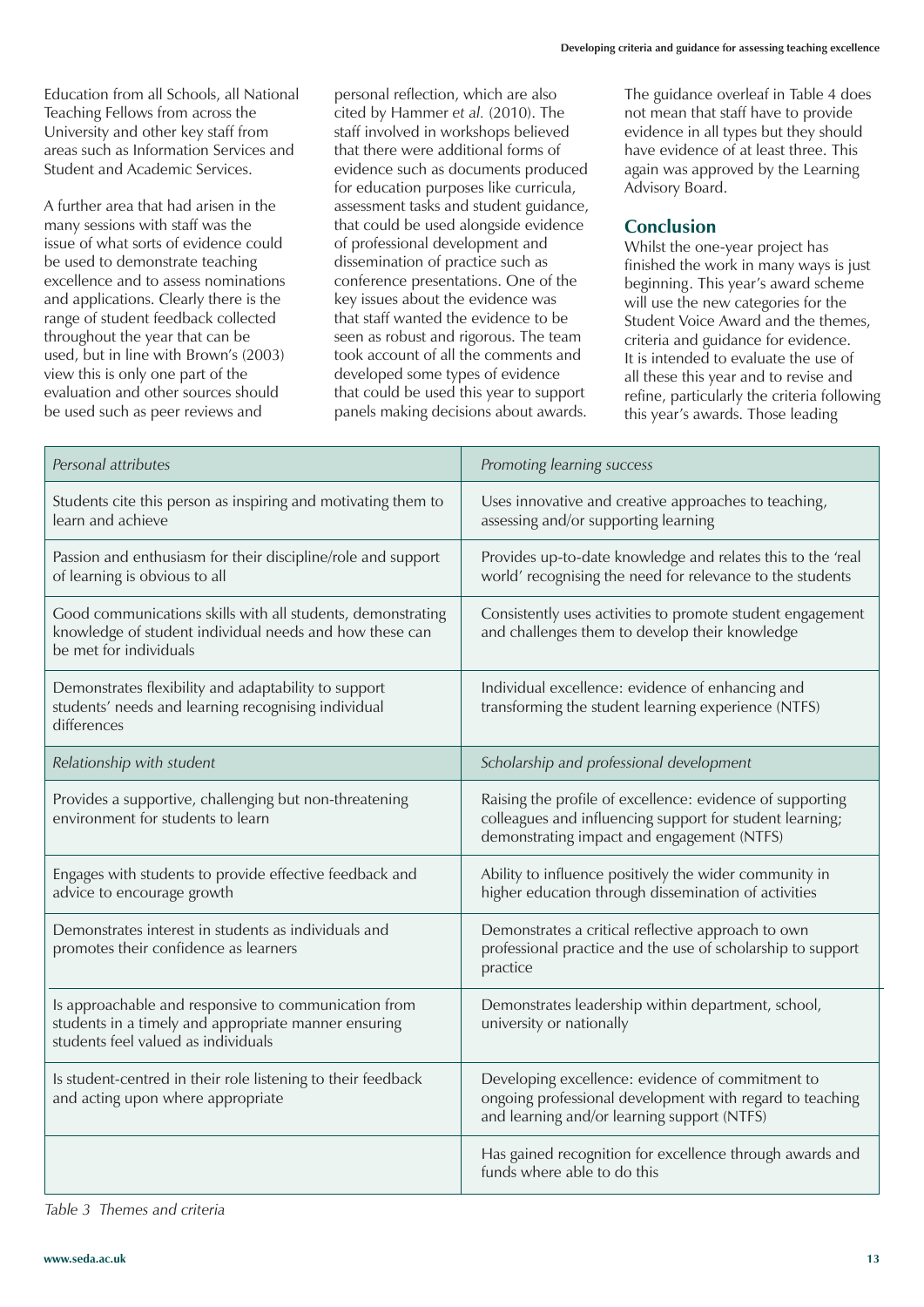panels have been asked to keep all documentation around decisions and they have agreed to be interviewed following the panels. We recognise that each year there may be some nuances in the approach taken to both the criteria and the evidence but the aim is to be able to provide clear, transparent guidance to staff about the criteria and evidence used to judge excellence. We hope that during this next year the two aims that we were unable to complete will also be met through the continued work in this area.

### **Acknowledgements**

My thanks go to the other members of the project team from City University London who worked with me on the project and included Julie Attenborough, Associate Dean for Education School of Health Sciences, Maggie Cunningham, Development Support Manager Academic Services, Dr Wayne Holland, Associate Dean Education Cass Business School and James Perkins, Student Union Vice President Education. Thanks

#### **Peer review and esteem**

Peer review and feedback, mentoring others, membership of University Committees/working groups, nominations for awards, invitations to give key notes/plenaries, external examiner role, reviewer for programmes externally, peer reviewer/editorial role with a journal/feedback from presentation

#### **Student feedback**

Student staff liaison committees, module evaluations, NSS, PTES, PRES, Student Voice Award nominations

#### **Education documentation**

Student information leaflets and guidance, session plans, curriculum documents, assessment tasks, teaching portfolio, teaching philosophy

#### **Evidence of impact**

Student feedback from above, students' results, employer feedback, implementation of processes or systems that enhance student activities, dissemination of innovative practice at conferences, journal articles and case studies

#### **Evidence-based practice**

Changes in process linked to evidence of good practice and enhancement, use of techniques linked to research/theory, evidence of CPD

*Table 4 Guidance of types of evidence*

also go to all those who attended the workshop at the SEDA conference in November 2013 and helped shape some of this work.

### **References**

Brown, S. (2003) 'Recognising and rewarding excellence', *Exchange,* Issue 5, autumn 2003, pp. 4-6.

Devlin, M. and Samarawickrema, G. (2010) 'The criteria of effective teaching in a changing higher education context', *Higher Education Research and Development,* 29:2, pp. 111-124.

Gibbs, G. (2008) *Conceptions of Teaching Excellence Underlying Teaching Award Schemes,* York: Higher Education Academy.

Hammer, D., Piascik, P., Medina, M., Pittenger, A., Rose, R., Creekmore, F., Soltis, R., Bouldin, A., Schwarz, L. and Scott, S. (2010) 'Recognition of teaching excellence,' *American Journal of Pharmaceutical Education*, 74(9), article 164, pp. 1-11.

Lilly, J., Rivera-Macias, B. and Warnes, M. (2013) 'The good teaching project: identifying and making explicit the components of good teaching practice', *Educational Developments,* 14(1), pp. 21-26.

Lincoln, Y. S. and Guba, E. G. (1985) *Naturalistic Inquiry,* London: Sage Publications.

Skelton, A. M. (2004) 'Understanding "teaching excellence" in higher education: a critical evaluation of the National Teaching Fellowships Scheme', *Studies in Higher Education,* 29:4, pp. 451-468.

**Dr Pam Parker** is the Associate Director for the Department for Learning Enhancement and Development at City University, London (P.M.Parker@city.ac.uk).

# When students won't be partners: The problem of discipline in the higher education classroom

### **Debbie McVitty,** National Union of Students

Higher education is awash with normative narratives about students, about learning and about teaching. Many of these narratives are intensely positive, like those of students as partners in learning, those about the value of engendering a sense of belonging in a learning community and those about teaching as creating an environment for students to develop rather than the transmission of content. Narrative forms a core part of the ongoing political battle over what education is for and what it should do for individuals and for the wider world. But for lecturers and students in classrooms and lecture theatres normative narratives, whatever educational ideologies may motivate them, can disguise the lived experience of participating in education and only serve to emphasise the distance between the aspirations of educators and the humdrum realities of lecturing on a wet Wednesday morning.

It is an inconvenient truth that students often behave in ways that lecturers find problematic: talking during lectures, coming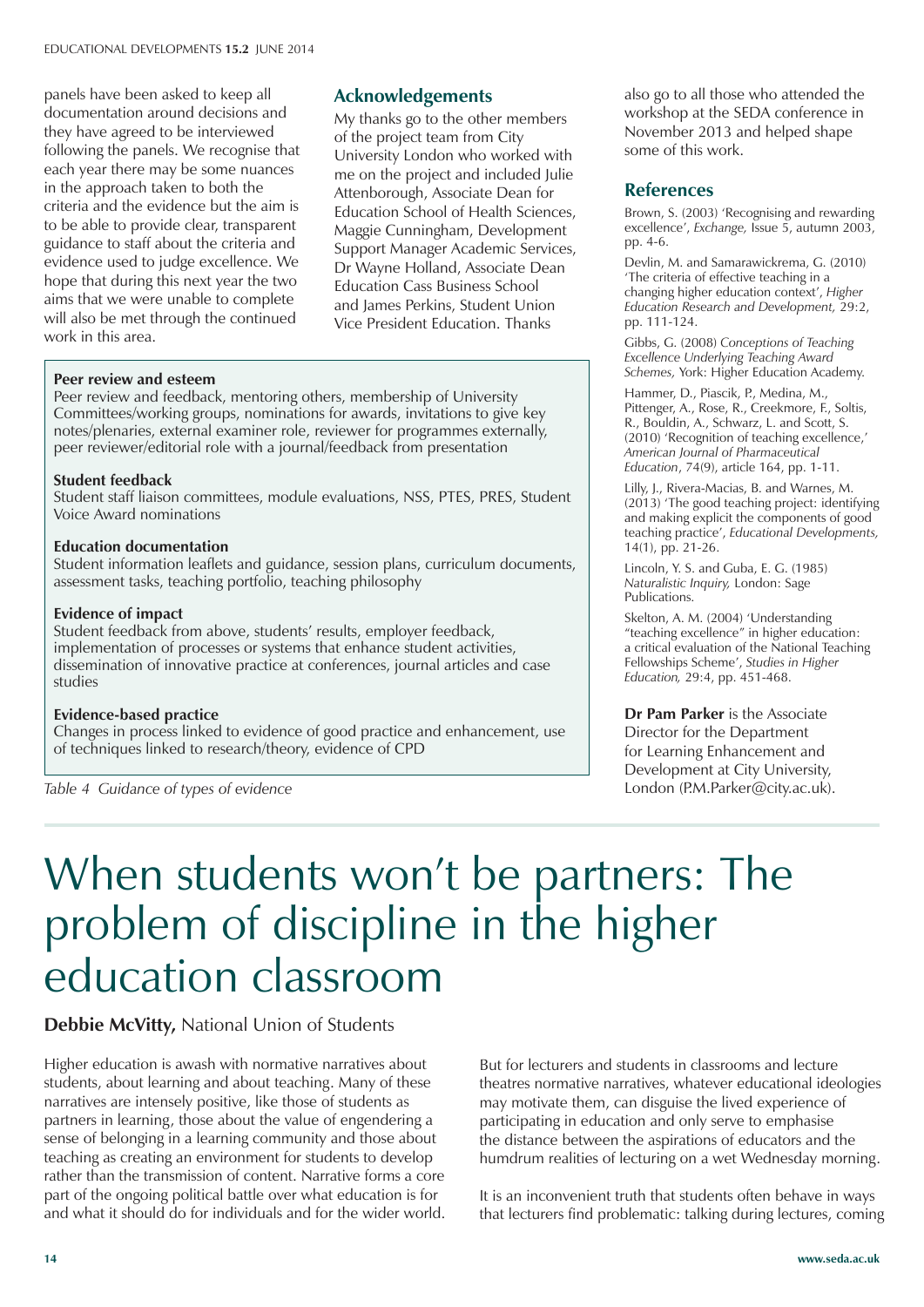in late, failing to prepare for seminars or being rude to staff. Technology has led to all kinds of problems with the distractions of laptops and smartphones tugging at students' attention as well as the enhanced potential for cliquish behaviours, inappropriate comments and even harassment over social media.

Students' unions are increasingly conscious of the challenge to lecturers of classroom management. In some cases, for example, lecturers have sought the help of student reps in enforcing classroom rules and in other cases students have spontaneously offered support to lecturers in challenging disruptive students. For an organisation whose purpose is to represent and defend students, addressing the challenge of poor behaviour can be uncomfortable. But negative and disruptive behaviour is bad for students – it creates an exclusionary culture and hampers effective learning.

Many a canny and experienced lecturer can share a trick or two to head off potential disruption. For example, simply arriving early and standing at the back of the room when students enter pushes those who would otherwise sprawl at the back to fill in from the front. Actively assigning people to discussion groups so that cliques are broken up, and learning students' names and addressing them directly as individuals rather than as an amorphous source of disruption can be effective.

The less experienced lecturer faced with a group of students sending each other comedy selfies rather than paying attention would be forgiven for wanting to confiscate their smartphones, sit them in the naughty corner or kick them out. Such behaviour feels like an overt challenge to the authority of the lecturer, and authority, when challenged, tends to want to assert itself. But when disrespect is met with disrespect then mutual antipathy is the only possible outcome. Part of the frustration for the lecturer is being put in a position where s/he feels forced to treat grown adults as if they were children. Is it possible to create a learning environment in which people who would otherwise behave disruptively are motivated to self-regulate?

There is a school of thought that argues that misbehaving students are presenting a challenge to the predominant higher education cultures with which they may struggle to identify and expressing a feeling of impotence and an inability to connect positively to their learning environment. Part of a strategic approach to classroom management would involve defining the behaviours that are ruled out by institutional fiat and have serious consequences (harassment, bullying, and sexist or racist comments in person or on social media), and the irritating but benign behaviours that signal disaffection or a struggle to connect to the learning material. It is the latter that should come under the purview of individual lecturers (unless, perhaps, any of the former are up for discussion as an object of intellectual inquiry).

In the case of chatting, use of laptops and smartphones and adequate preparation for class discussion, the development of a shared set of expectations between the students and a lecturer in a class can be effective, depending on the approaches taken to generate such 'ground rules'. Part of the process of setting such rules is helping all students reflect on their shared responsibility for creating an environment in which all can learn and confront the impact their behaviour has on others. It may even be possible to agree appropriate consequences for students who do not comply. Case studies of how to take such an approach effectively could be a useful resource.

But there may be a wider point here about teaching the students you have and not those you wish you had. Sometimes the most motivated, interested student will struggle to pay attention to a two-hour lecture, even if it involves a break for questions. Seminars structured as open and unstructured discussion are incredibly frustrating for students who cannot always see the underlying logic of the topic or what they are supposed to be learning. Pedagogical approaches that demand that students engage in active learning, specific consideration of what kinds of preparation will best support active participation in the classroom and opportunities for students to connect their own experience to the subject might also have a role in effective classroom management.

**Debbie McVitty** is Head of Higher Education (Research and Policy) at the National Union of Students.

# Book Review

**Learning Patterns in Higher Education: Dimensions and research perspectives**

Routledge, 2014

Edited by David Gijbels, Vincent Donche, John T. E. Richardson and Jan D. Vermunt



This book weighs in at 309 pages of quite dense text and has challenged me, for the last month, on my work commute. It examines and discusses the concept of learning patterns which the first chapter notes are '[broadly] students' habitual ways of learning described in terms of how students cognitively process information and/or the metacognitive, motivational and affective strategies they use' (p. 1). Originally Vermunt called the model, which integrates 'four different learning components,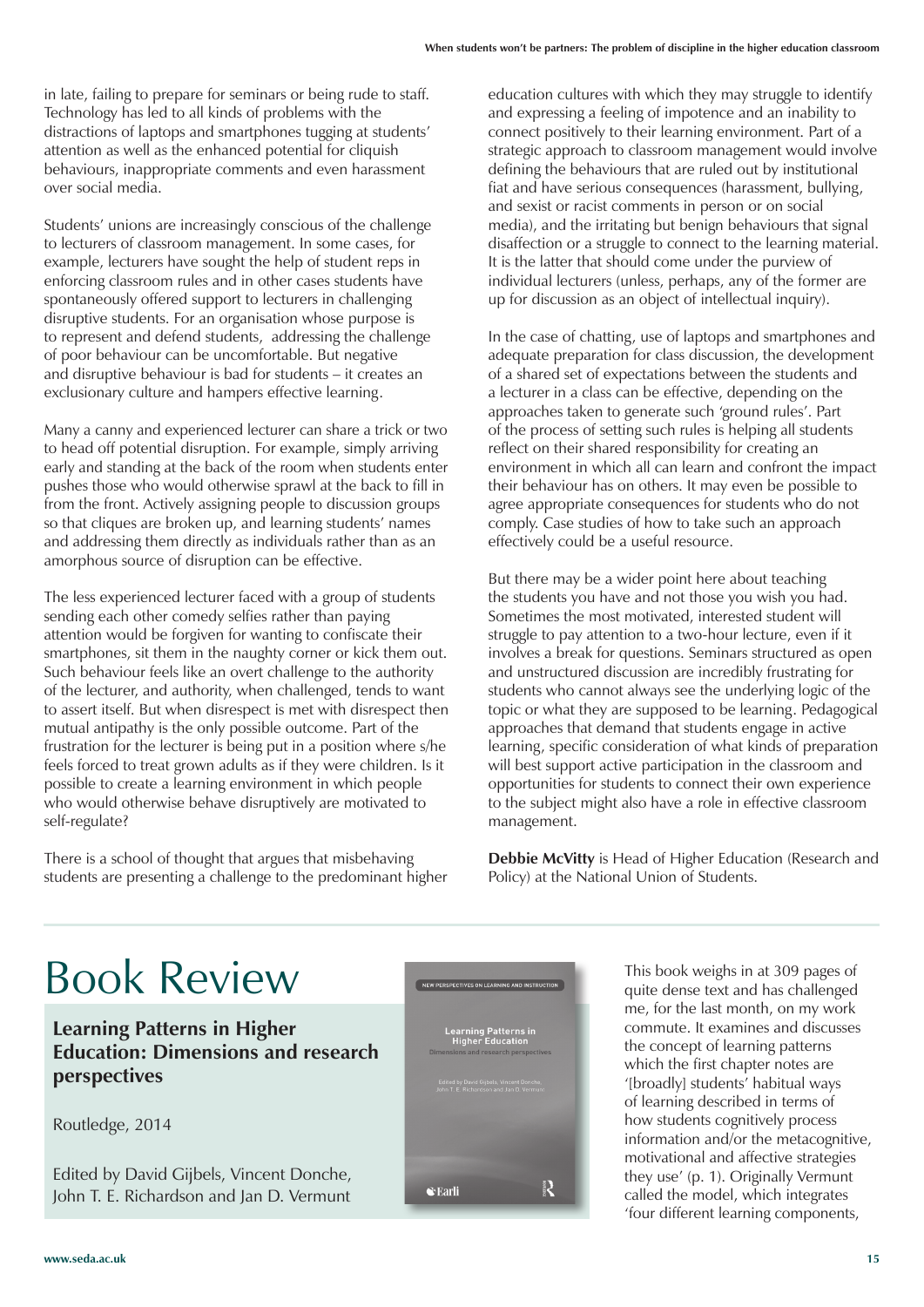namely: cognitive processing strategies, regulation strategies, conceptions of learning and orientations to learning' (p. 14) a learning style but revised this to learning patterns in 2003. The editors group the contributions to the debate around patterns into two parts, chapters 2-6, which review dimensions, and chapters 7-15, which report the ways the concept is measured. I did think that chapter 6, with its section 'measuring student teachers' learning patterns' in fact belonged in part two.

There is much of value contained within the pages but the repetition of concepts by each chapter's authors (I think I read definitions of deep and surface learning about six times and what a learning pattern is even more frequently) tended to irritate. Stronger editing would have resolved this issue. For example the table on p. 15 and the one on p. 38 could have readily been combined, and then referred back to, thus avoiding the repetition.

A further point is that many chapters, in the second part, tend towards a kind of statistical technical ecstasy, which whilst explaining the methods applied and the reasons for their selection did not, for me, illuminate the actual concept. However, the debate they contained does illustrate issues that arise around statistical test selection and data manipulation.

Both of the above serve to emphasise the collected nature of this book,

which resembles a bound collection of journal articles and because of this it is perhaps more useful to read chapters of interest rather than the whole volume. Chapter 4, by Linda Price from the OU, I found to be particularly well written and useful with its review of intellectual development/ epistemology models (although where is King and Kitchener?).

In many ways, the book details what we know about successful students:

> *'Although associating study process with academic attainment is not simple, better academic attainment "tends to be positively related to desirable forms of study behaviour and negatively related to less desirable forms".'*  (Richardson, 2006, p. 869) (p. 67)

The majority of part two is given over to demonstrating to the reader that it really is far from simple. A big teacher/ academic and academic development question arises from this work. As the reader progresses through part two it becomes increasingly clear (see the quote above) that it is possible to cluster students according to learning pattern. These patterns are ever more sophisticated in their conception and construction and have progressed beyond Vermunt to develop an outline of an achiever who: has a deep approach, is focused on meaningmaking, has self-management skills, can evaluate their own performance objectively (perspective), notices

(context), has resilience, manages their response to feedback, proactively seeks feedback, is adaptable and forward thinking (see particularly chapter 10). The question then is, if we know this and we know therefore that there are also disadvantaged learners (who have other profiles), how ought we as teachers to be seeking to assist them? What is the institutional and personal responsibility to these disadvantaged learners? The supplementary question is what ought academic developers to be doing to aid others in their work in this respect?

> *'It seems important for educational practice that, in particular for those learners [disadvantaged] specific feedback interventions regarding their own study drive and learning strategies might be fruitful.'* (p. 228)

Who knows, we might even get around to discussing learning with the learners rather than just content – apparently it helps! The times they are a-changin'.

### **References**

Richardson, John T. E. (2006) 'Investigating the relationship between variations in students' perceptions of their academic environment and variations in study behaviour in distance education', *British Journal of Educational Psychology,* 76(4), pp. 867-893.

**Dr Peter Gossman** is an Academic Developer at Manchester Metropolitan University.

# UKPSF: A vehicle for development or hierarchical ladder?

### **Jo Peat,** University of Roehampton

Higher education is again in a time of flux, a result of ever-changing national policy and priorities; student demographics; a greater sector awareness of what this means for teaching and the support of learning in higher education; and a conception of students as consumers or customers in a marketised system. This neo-liberal conception of higher education led to the government including a chapter on enhancing teaching in the White Paper, *Students at the Heart of the System* (BIS,

2011), arguing that this marketisation of higher education would drive up teaching quality as students chose to spend money on those institutions with the best reputation for teaching, research and employability.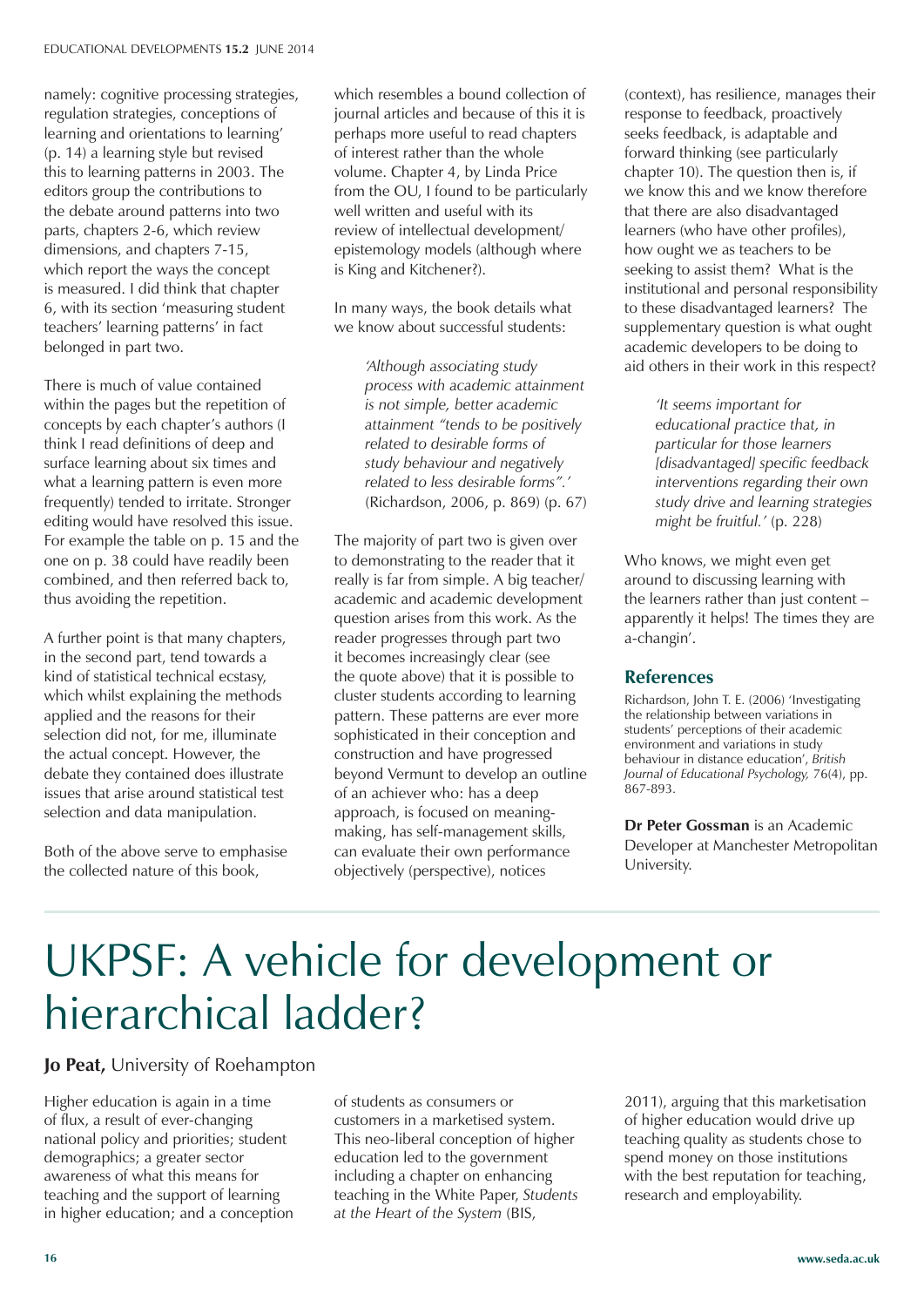The HE market has resulted in new measures of accountability, and success and data, previously safeguarded by the academy, are now firmly in the public domain, available for scrutiny by a range of potential stakeholders: prospective students, parents, schools, the state and other institutions. As a result, universities now find themselves more directly answerable to these stakeholders and are now cast as competitors. Along with this access to information have come new expectations, including that those with responsibility for teaching and/or supporting learning should be able to evidence competence in these domains.

Of course, many universities still rely largely on their research excellence; however, particularly in newer institutions, the number of staff perceived as 'qualified to teach' in HE is now considered a potential marketing tool. The term 'qualified to teach' is, of course, contested and contestable, but, for the purposes of Higher Education Statistics Agency returns and data accessible to the public, one proof of competence in the HE classroom is Fellowship of the Higher Education Academy (HEA). Until HESA returns began to incorporate these data on the number of staff qualified to teach, only those colleagues with a real focus on and passion for teaching engaged actively with the HEA to gain recognition for their experience and expertise in teaching and supporting learning; now, because of this new directive, colleagues from across the whole of the academic spectrum are following suit.

This is not necessarily a bad thing. As noted in the HEA Impact Study Report (Turner *et al.,* 2013), there are real reasons to value the framework, including asserting one's identity as a teaching-focused academic and using it as a means to recognise teaching in more varied academic roles. The framework also allows for recognition valued nationally and is a means of demonstrating parity between HEIs. It opens the opportunity for a conversation around teaching and the support of learning, which hitherto could be difficult to enable. The

increase in the status of teaching in HE and the demand for formal recognition both bring challenges.

The majority of those wishing to seek recognition do this as a result of successful participation in accredited provision and subsequent institutional recommendation to the HEA. The accreditation process for such provision itself is rigorous, and rightly so: those working with such provision need some evidence that the provision is of a high standard, commensurate with its status as a vehicle for the award of fellowship to internal colleagues. The HEA then relies on those administering the schemes locally to maintain the rigour, consistency and integrity of the accredited provision. The HEA is far from being the guardian of academic integrity, so this would seem a democratic and logical approach. The issue then becomes that of safeguarding this promised rigour and objectivity and of ensuring that individual schemes do not become impoverished versions of their accredited selves, through slackened practices or internal politics or pressures.

Internal politics are a rich source of potential friction and problems for the conveners of such schemes. The UKPSF descriptors and, consequently the HEA Fellowships, are rightly criterion-based, awarded to those who have provided evidence that they have fulfilled the criteria necessary for recognition at a certain level, not to those who apply merely on the basis of an elevated role or position. Internal hierarchies must be eschewed when decisions about recognition are made in favour of impartial, evidencebased judgements; however, are there sufficient safeguards in place to ensure that decisions remain consistently based on these, rather than on political expediency? And are we able to reassure colleagues that this is the case? A colleague recently asked whether her application for Fellowship had been unsuccessful as a result of threatened redundancies: if she were not awarded Fellowship, would this make it easier to make her redundant? At the other end of the

spectrum it can take a brave soul to tell a VC, a DVC or a line manager that they have not achieved the level of fellowship for which they have applied. Indeed, one high-placed academic was overheard recently at a conference commenting that he was not prepared to submit an application without a guarantee that he would be awarded the level of Fellowship he perceived as commensurate with his status. The maintaining of rigour, objectivity and reliance solely on the application itself are indubitable necessities for all provision but remain perhaps one of the more challenging elements to apply consistently.

Many accredited schemes are designed and run by institutional educational development units and the colleagues within these units often act as mentors or guides to those applying for recognition. This is a difficult combination to balance: if an application is unsuccessful, it can put the mentors in an invidious position. They are seen internally as the 'experts' on the UKPSF. They have devised the provision, perhaps led guidance workshops to explain the criteria and the steps needed to proceed towards recognition as a fellow of the HEA, read drafts, given feedback, all in the light of their knowledge and expertise. Should a colleague who has followed this route fail, however, the expert is then relegated to deficient mentor, who has been unable to offer the advice and guidance needed for success. Of course, this is the role of the lecturer vis-à-vis his/her students each day; however, for some reason this is not seen as transferable to the professional development context: if advice is sought by those 'in the know' then success should be the inevitable outcome.

The issue of the credibility and the value of the UKPSF and an HEA Fellowship in the eyes of many colleagues can also be problematic, particularly when a Key Performance Indicator of 100% recognition is set and the educational developers are then tasked with operationalising this strategic initiative. As stated in the HEA Impact Study Report (2010):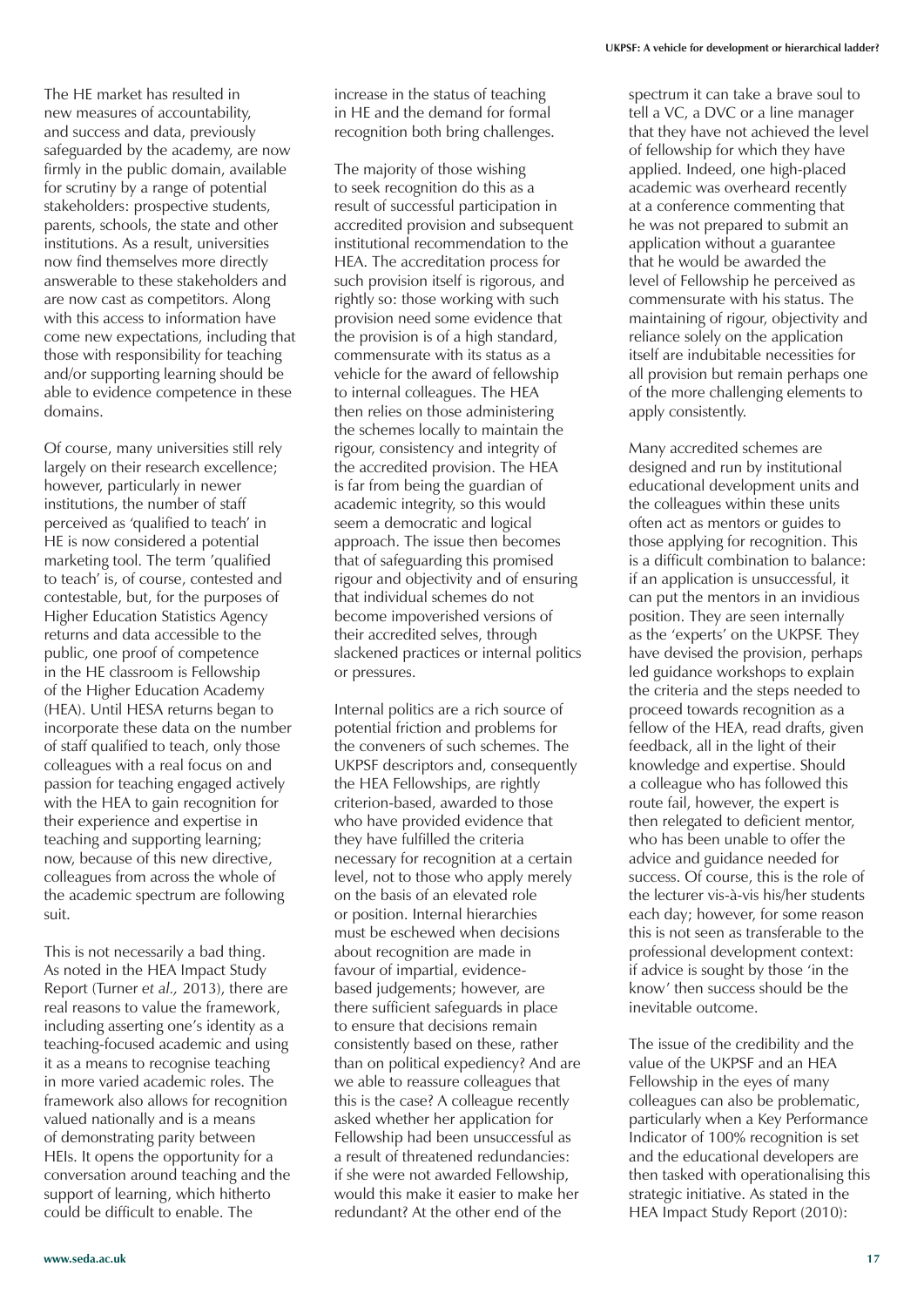*'[Unfortunately, the change I am aware of is that] the UKPSF has become a benchmark for compulsory box-ticking exercises which do not actually enhance teaching and learning but take staff time away from directly supporting students. The specific language of the UKPSF has become fetishized, and changes to come into line with it are largely cosmetic.'* 

Thus recognition against the UKPSF runs the very real risk of becoming a tokenistic exercise, engaged in purely as a result of institutional pressure and league table priorities or because of internal criteria, linking probation, progression and promotion to formal HEA recognition. Academics are well versed in writing and presenting to task. It is, therefore, relatively unproblematic for them to fulfil the criteria of most accredited schemes by writing or presenting focused applications about how their work in teaching and supporting learning is underpinned by a fervent commitment to the UKPSF. Reality and measures of student satisfaction may tell a very different story, however.

A further area of concern with the UKPSF and the awarding of the different levels of fellowship arises when considering who can realistically aim for the highest levels. Although the HEA has been at pains to point out that the different levels of fellowship should not be seen as linked to specific job titles or considered as hierarchical, it is difficult to see how this could not be the case. Is it possible for a lecturer, who spends all his/her time designing, preparing and leading inspiring and engaging sessions to groups of students, whilst keeping abreast of all the concomitant 'administrivia' and maintaining an acceptable research profile, to have the capacity to be involved in initiatives which will allow him/her to demonstrate 'successful strategic leadership'? Indeed, in some smaller faculties, there is only room for one or two colleagues to have real engagement with strategy beyond that of their own programme. Of itself, this level of commitment would not provide the evidence required for recognition beyond that of Fellow. Equally, a colleague with the remit of leading a faculty or school may

not be involved in sufficient outwardfacing strategic work to be eligible for the highest level of recognition, despite exemplary practice in his/her role. A faculty head is necessarily charged with a focus on his/her faculty and facilitating the implementation of strategic initiatives at local level. Is this sufficient to meet the criteria of Descriptor 4? This then raises the question of whether the highest levels of fellowship are attainable to those most deserving of recognition.

My final reservation is in terms of the hierarchy implicit in the HEA Fellowships. The UKPSF is a developmental framework and, of course, not everyone should be able to aim immediately (or perhaps, ever) for the higher levels of recognition. To label the levels as Descriptors 1, 2, 3, 4 and give the fellowships the titles of Associate, Fellow, Senior Fellow and Principal Fellow, however, imbues the framework with an inherent sense of hierarchy: a Principal Fellow is clearly several rungs 'higher' than a mere Fellow. This nomenclature suggests, perhaps particularly to those engaging with the UKPSF and associated discourse for the first time, that those attaining D3 and a Senior Fellowship must be far more effective practitioners than those at D2, rather than the correct message which is that Senior Fellowship has merely been awarded as it is appropriate for that particular role and level of experience. Perhaps it would be more helpful – and more positive in terms of being a developmental process

– to re-name the fellowships as 'Fellow: Teaching and supporting learning; Fellow: Leadership of teaching and supporting learning; Fellow: Strategic development and leadership of teaching and supporting learning.' This way, each category would be seen for what it actually is, rather than just a rung on a hierarchical ladder.

In conclusion, the current emphasis on the quality of teaching and support of learning in higher education must surely be hailed as a move in the right direction. Students deserve to be taught by academics who have some knowledge of, competence in and, hopefully, interest in, pedagogy. Formal recognition of this is, therefore, to be encouraged, as, in our credentialist society, this gives teaching in higher education a kudos it has not necessarily previously held. Whether the UKPSF and the associated fellowships are the best vehicle for this, is still, I suggest, open to vigorous debate.

### **References**

BIS (2011) *Higher Education: students at the heart of the system.*

Turner, N. *et al.* (2013) 'Measuring the impact of the UK Professional Standards Framework for teaching and supporting learning (UKPSF)', Staff and Educational Development Association, Higher Education Academy Funded Project (http://tinyurl.com/mp64znw).

**Jo Peat** is a Senior Lecturer in Learning and Teaching in Higher Education in the Department of Academic Enhancement at the University of Roehampton (J.Peat@Roehampton.ac.uk).

# Copyright

Copyright for all published material is held by SEDA unless stated otherwise.

Contributors may use their material elsewhere after publication without permission, but the following note should be added: 'First published in *Educational Developments,* issue number and date'. Permission is required for use by a third party.

Articles in *Educational Developments* have been refereed for quality and edited for publication by the Editorial Committee. We welcome articles that have been created through open electronic media such as personal blogs and discussion lists. Once published in *Educational Developments,* such articles should be acknowledged in the format described above.

The publishers have endeavoured to find the copyright holders of all material in this magazine. If we have infringed copyright, we shall be pleased, on being satisfied as to the owner's title, to pay an appropriate fee as if prior permission had been obtained.

Every effort has been made to ensure accuracy in all published material. However, the Editorial Committee and the publishers cannot accept any liability for any inaccuracy accepted in good faith from reputable sources.

Any opinions expressed are those of the authors.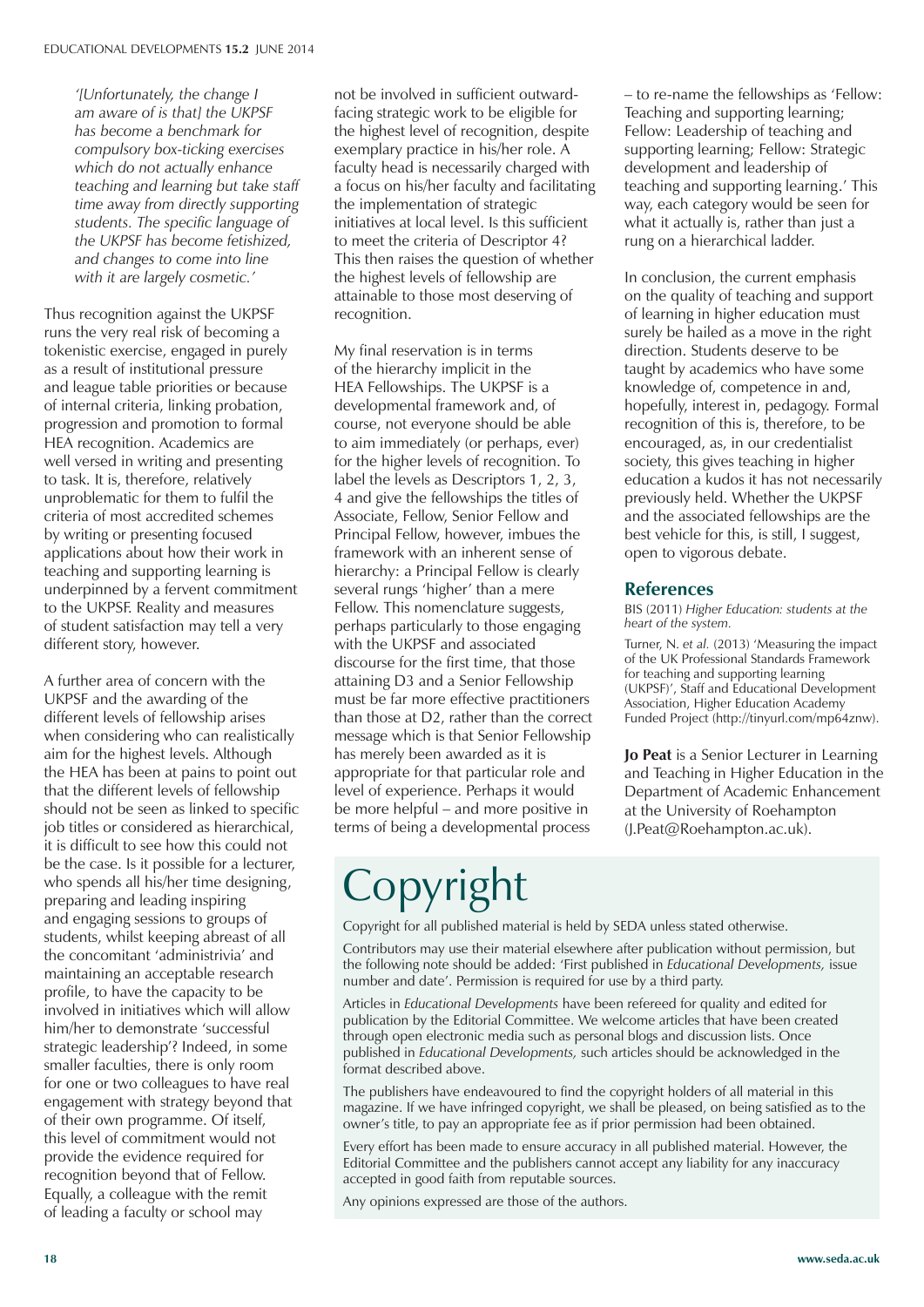# 'Not a means to an end but a genuinely rewarding process' – A personal response to 'UKPSF: A vehicle for development or hierarchical ladder?'

### **Sally Bradley,** Higher Education Academy

The title is a quote from an unsolicited email from an, initially, unsuccessful applicant for HEA Fellowship. An unexpected response, maybe? But a demonstration of the value of the experienced route to professional recognition, if approached in the appropriate spirit and with appropriate support.

The introduction of the UK Professional Standards Framework in 2006 was part of the journey of change in higher education. The National Enquiry into Higher Education, or the Dearing Report (Dearing, 1997), stated the need to establish teaching in higher education as a profession and provide a balance between research and the value of the support for student learning in a mass HE system. This mass market has grown and the demands of its 'customers' have changed with the introduction of fees and an economic climate where graduate jobs are at a premium.

HE is no longer privileged with privacy or protected by a focus on research but requires transparency, value for money and quality. But what measures quality: Research Excellence Framework outputs or teaching? The UKPSF offers a framework, not a set of competencies or behaviours, which were recognised through the 2010 consultation as representative of what an academic member of staff and someone supporting student learning is involved with, to a greater or lesser extent.

SEDA were the early adopters of accredited HE teacher education, and have been doing this for the last 21 years through their Professional Development Framework (PDF). But this is a one-off qualification, often seen as an introduction to academic practice. Surely, the students of today have the right to be taught and supervised by staff who are developing or at least maintaining their knowledge and understanding within their discipline and practice. Times change and practice moves on, one only needs to look at the development of eLearning over the last 20 years. A new pedagogy has emerged, and without staff development the gap would widen. Shouldn't students, parents and employers have the confidence that their investment is worth it? Would any of us go to a solicitor or surgeon if we thought they were not up to date in their field? What measures do our stakeholders have? A static teaching qualification gained a number of years ago or evidence of continuing professional development?

Taught provision, Postgraduate Certificates in Learning and Teaching in Higher Education or Academic Practice, which

have been accredited through SEDA, ILTHE and latterly the HEA, have established benchmarks and expectations, such as the inclusion of pedagogy, assessment principles and models of learning and teaching. Staff delivering courses are experienced HE educators and have made judgements against academic credit which in many cases are aligned to the UKPSF. Similarly, applications made to the HEA for Fellowships are also judged through a peer review process via independent Accreditors who are trained to make judgements on behalf of the HEA. The accreditation of institutional CPD schemes has extended this trust to institutions to make rigorous decisions. Evidence of externality is a requirement of the HEA accreditation process and Accreditors ask how the reviewers within an internal scheme are trained to make judgements and how externals are used within decisionmaking. Panel decisions are critical to the objectivity within a subjective decision-making process. The credibility of an institutional scheme is reliant on panel members' professionalism; no institution would want to be known as having a superficial recognition scheme within a nationally recognised process. Institutional reputation is at stake, similar to PhD viva decisions.

Not every institution awards the full range of *categories,* AFHEA to PFHEA. Many stop at SFHEA because of the difficulty of turning down a senior member of staff who may be on the next promotion panel or professoriate committee. But this conflict can be addressed through panels made up solely of external panel members who are appropriately qualified and trained to make decisions at, say, PFHEA. Indeed, applications direct to the HEA are reviewed by Accreditors who hold as a minimum SFHEA and undertake mandatory training as part of their contractual requirements.

As Peat says, many accredited CPD schemes are run and managed centrally – supporting, writing guidance and providing formative feedback. In which case, it would be appropriate for individuals not to be the decision maker. But they can be the Chair of the panel. Provided the panel follows due process, an unsuccessful candidate cannot hold the provider of support and guidance to account as the decision is a peer review process, and this has to be transparent to all applicants. This assumes that those supporting and mentoring are also trained, another requirement of HEA Accreditation. The same risk applies to staff supporting experienced, direct applicants to the HEA and is similar to a member of staff on a PGCert in learning and teaching or academic practice. Because a member of staff has attended the course does not guarantee a pass, there has to be a personal intervention.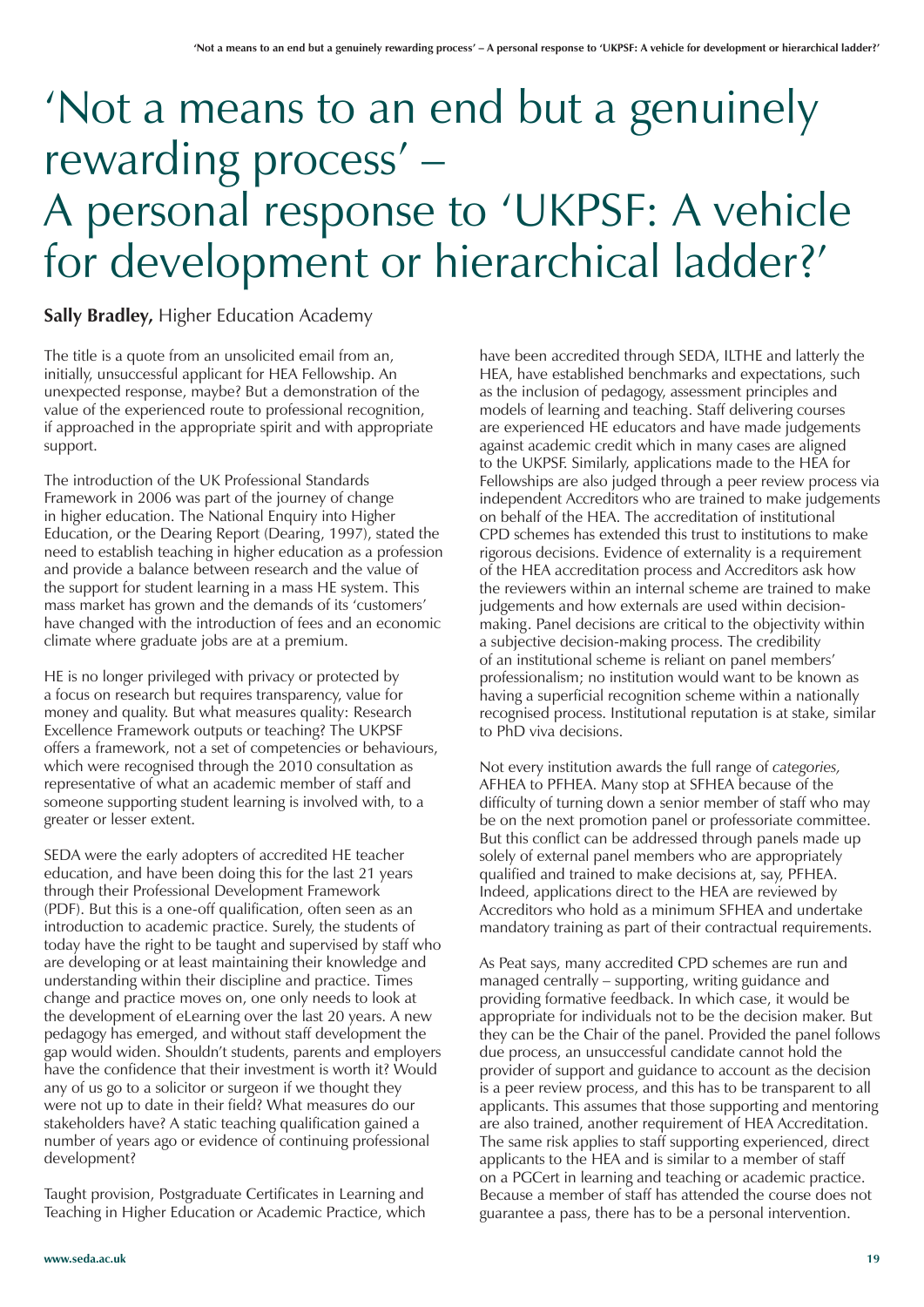Does a Key Performance Indicator (KPI) create a conflict of interest with quality of decision-making? KPI can work to gain buy-in from institutional leaders and raise the profile of the importance of professional recognition. Will it sell Fellowship to an individual? Unlikely, but advocates who have experienced support in gaining Fellowship are more likely to influence peers:

*'HEA Application?! It's one of those things you do unwillingly – realise it was worth it – and will others to do it!'* 

Creating space for staff to write their application is probably a more effective way of engaging staff. Recognising and respecting that they are busy people:

*'I began my application for HEA accreditation longer ago than I care to recall. It just seemed like too much effort, between the teaching and research activities, to complete, edit, reflect...and find two referees. But when I completed the process, to have others acknowledge my work, made this one of my most life-enhancing experiences.'*

If the language within an institution is that a Fellowship application is a hoop to be jumped through rather than a celebration of professional practice, then it will be perceived as a tick-box exercise and the rhetoric will become 'quite negative about it and [staff] see it as a form-filling exercise'. This undermines the credibility of the process and the value others have found:

*'Going through the process of writing my HEA Fellowship application made me reflect on my journey, discipline my writing and realise how far I had come in understanding my teaching and learning.'*

From a personal perspective, the value I gained from undertaking Fellowship, initially through the ILTHE, was of the recognition of the contribution I was making to the student experience. As I wrote my SFHEA in 2012, I captured the journey I had made from Associate Lecturer, Researcher and Educational Developer and the influences which had impact on my practice and how my practice had impact on others.

As previously mentioned, AFHEA and FHEA have an established pedigree and staff are familiar with FHEA status being a benchmark comparator as they frequently gain this through Postgraduate Certificates. SFHEA is a more recent category introduced at the end of 2011 and PFHEA later in 2012. The profile of both categories would indicate that there is a wide variety of staff in different roles who are able to claim leadership in learning and teaching; this is obviously dependent on the opportunity available to individuals. But isn't that where Personal Development Review should link to Fellowship, so that staff are able to gain the opportunities to develop if they wish? Not all PFHEAs are Vice-Chancellors or Pro-Vice-Chancellors for learning and teaching, but all PFHEAs are able to demonstrate successful strategic leadership in an institutional, national or international setting in relation to learning and teaching. This claim can be done through Professional Bodies or nationally funded initiatives. The introduction of the additional Fellowships came at the request of the sector. Perhaps when the UKPSF comes up

for review in the future the sector will consider change, as happened with Standard Descriptor 3.

As Peat says, the quality of teaching and support for learning is of importance to us all in the HE sector:

*'Effective learning and teaching activities and practices are enabled through, and depend on, staff who are appropriately qualified for their role and who engage throughout their career in continuing professional development, in the evaluation of their practice, and in developing their understanding of their subject and the learning process as it relates to their subject.'* (Quality Assurance Agency for Higher Education, 2012, p. 5)

And this is not just a UK issue:

*'Teaching matters as much as research matters. We must put the quality of teaching and learning centre-stage.'* (High Level Group on the Modernisation of Higher Education, 2013)

SEDA were the early adopters of recognition of teaching through their Professional Development Framework. Staff teaching on Postgraduate Certificates in learning and teaching in higher education or academic practice make judgements on colleagues against criteria. Surely we are not saying that this model of peer review is flawed?

SEDA Fellowships are awarded against a demonstration of the SEDA values:

- An understanding of how people learn
- Scholarship, professionalism and ethical practice
- Working and developing learning communities
- Working effectively with diversity and promoting inclusivity
- Continuing reflection on professional practice
- Developing people and processes.

Is the process of awarding fellowship so different between SEDA and the HEA? SEDA Fellowships are peer reviewed and offer levels of Associate, Fellow and Senior Fellowships. The criteria may be different but the process is similar.

My right to reply? I ran an HEA Accredited CPD Scheme, I was an HEA Accreditor and I reviewed SFSEDA submissions for SEDA. I am also proud to have the post nominals of SFSEDA and SFHEA. And I aspire to demonstrate my sustained, national strategic leadership through PFHEA in the future.

### **References**

Dearing, Ronald (1997) 'Dearing Report', National Committee of Enquiry into Higher Education (http://tinyurl.com/ybb6fcs).

High Level Group on the Modernisation of Higher Education (2013) 'Report to the European Commission on improving the quality of teaching and learning in Europe's higher education institutions' (http:// tinyurl.com/ln6epgp).

Quality Assurance Agency for Higher Education (2012) Part B: *Assuring and enhancing academic quality.* Chapter B3: Learning and teaching, QAA: Gloucester.

**Dr Sally Bradley SFHEA SFSEDA** is the Academic Lead (Accreditation, Recognition and Reward) at the Higher Education Academy.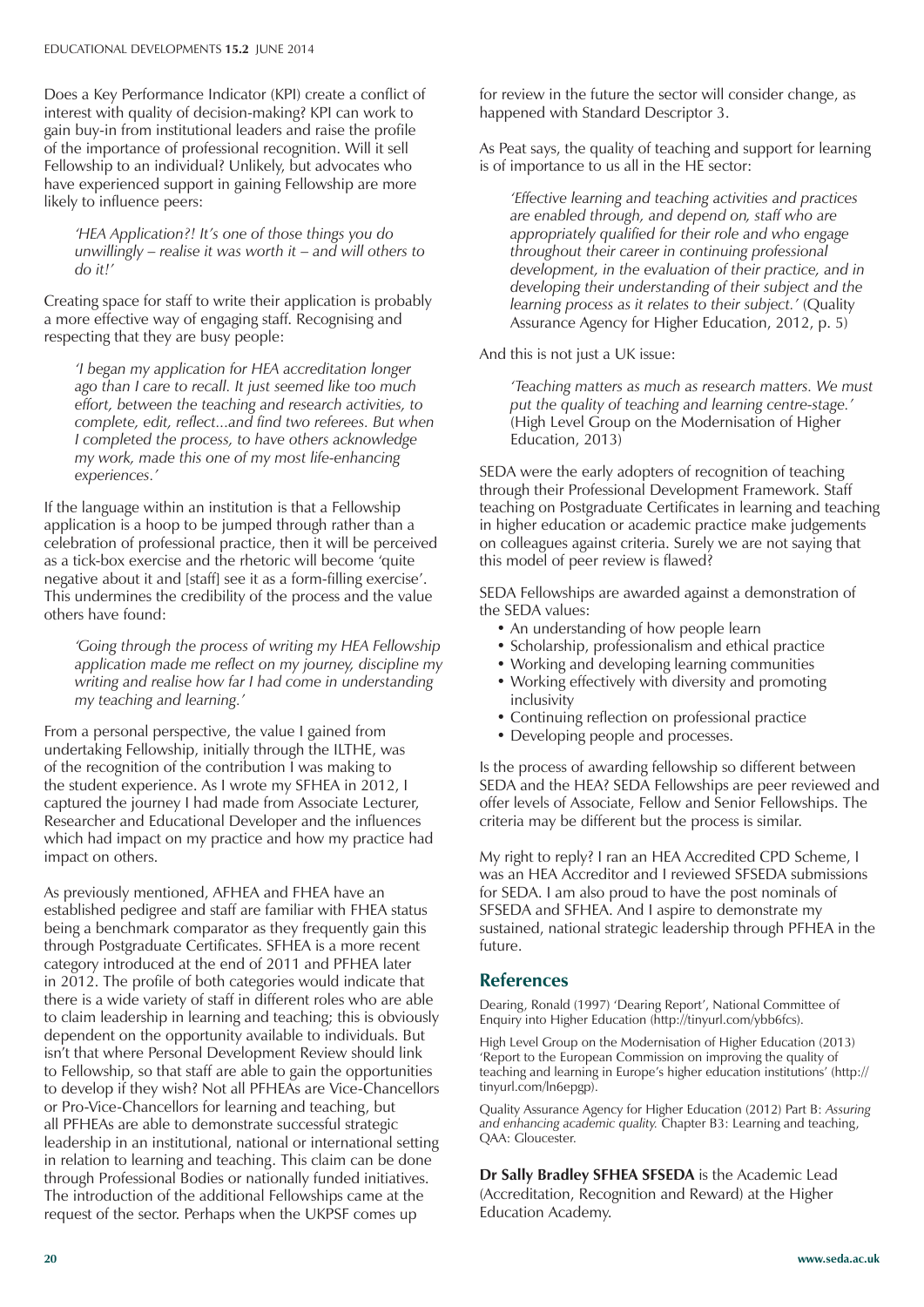# TESTA in 2014: A way of thinking about assessment and feedback

### **Tansy Jessop, Yassein El Hakim** and **Graham Gibbs,** University of Winchester

It would have been a stretch of the imagination in July 2009 to think that TESTA, a National Teaching Fellowship Project funded by the Higher Education Academy for three years, would still be going strong, and growing in 2014.

TESTA has become more than a project – providing evidence and opportunities for many universities to view assessment through the lens of the programme and through the eyes of students. It has reached more than 100 programme teams in some 40 universities in the UK, Australia, the USA and India. The Minister of Higher Education, David Willetts, described TESTA as 'one the best teaching and learning enhancement projects' at the 2013 Higher Education Policy Institute Conference. At a recent TESTA Summit, hosted by SEDA, and supported by the HEA, 41 lecturers from the UK, India and Australia gathered to share their use of the approach and discuss conceptual and contextual issues, and potential refinements. Two Indian universities participated in TESTA in a British Council partnership – because the rationale was strong enough to risk outsiders collecting 'insider' data. So what is it about TESTA that is proving so worthwhile for academics across the globe? This article is an attempt to explain what TESTA is, why universities are keen to use the approach to improve the student learning experience, and what improvements have resulted.

### **What is TESTA?**

'Transforming the Experience of Students through Assessment' (TESTA) is both a research method and a change process. The central plank of TESTA is its emphasis on the programme as the fundamental organising principle. TESTA's focus on programme-level features of assessment recognises that individual teachers can solve assessment problems at module level only to a very limited extent: programmelevel solutions are usually necessary. TESTA has shown that there are predictable patterns of relationships between features of programme-level assessment and patterns of student learning. The usefulness of TESTA lies in its ability as an enhancement tool to influence local practice and systems, potentially shifting quality assurance in the direction of student learning. Several universities are using TESTA in periodic review to improve assessment design in the curriculum development phase. Enhancement is leading quality  $\frac{1}{x}$  assurance – for once, the dog is wagging the tail.

TESTA's research involves three methods. Programme-level data is collected from team leaders through an audit of hard data, reflecting the 'planned curriculum'. This data includes volumes of summative and formative assessment, varieties of assessment, proportions of exams, and the volume of written and oral feedback. The significance of the audit is that it answers the question of what assessment and feedback looks like over the course of a whole programme, on paper at least. It challenges academics to look beyond the module, and consider how assessment tasks across a *smorgasbord* of modules may be influencing student learning on the programme, and in the discipline. The audit raises questions about the ratio of formative to summative tasks; the sequencing, timing and mapping of assessments; student and staff workloads; progression and the relationship between modules and tasks; and how feedback works to engender reflection and learning (or not). The second research instrument is the Assessment Experience Questionnaire (AEQ), a 28 question survey based on assessment principles distilled by Graham Gibbs

(Gibbs and Simpson, 2004). The AEQ is normally distributed to final year students to elicit a collective sense about perceptions of effort, clarity about goals and standards, and the effectiveness of feedback. Finally, TESTA collects student voice data through focus groups with students, in an attempt to understand some of the phenomena that the audit and AEQ imply.

The TESTA research process culminates in a carefully crafted and compelling narrative of the triangulated data – a case study of assessment and feedback on the programme, with key features highlighted, and themes represented through clusters of student quotes. As TESTA has become more sophisticated, the case study has included interpretation of the data, with suggestions about enhancing practice. The change process is navigated through a discussion of the case study with the programme team, not as the 'final word', but as evidence which is open to discussion, revision, and contextualisation. In some cases, students or student representatives are part of the discussion, strengthening the accountability of the team to use the evidence for enhancement. A key element of the TESTA process is that the evidence has its own power and dynamic once shared and discussed, and teams decide on and design the most strategic interventions on the basis of this evidence. Educational developers guide and steer, support and give advice on the basis of the discussion, emphasising key points and asking questions to cross-check and facilitate decisions about potential enhancements. At root, TESTA is a research and enhancement process, not a management or efficiency tool. The main purpose of TESTA is to help academics design assessment in a way which enhances student learning, rather than to bump up NSS scores. At the same time many evidence-led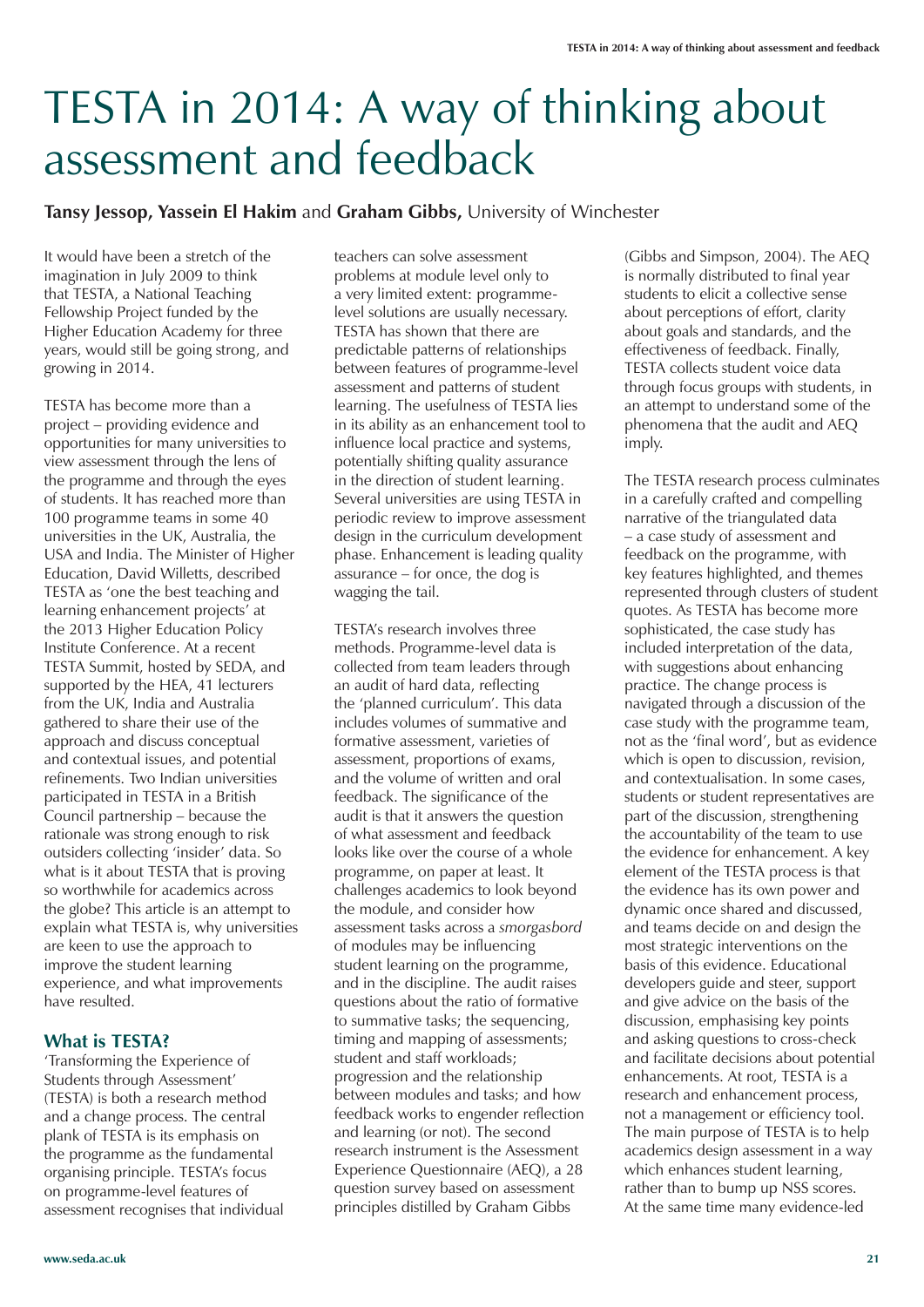changes are likely to result in improved performance, greater efficiency and learning benefits for students.

### **Why have universities found TESTA compelling?**

When educational developers contact us to work with them on implementing TESTA, the first reason they give is that they want to understand the impact of programme assessment patterns on student learning. Years of working piecemeal at modular fixes and enhancements have yielded very little systemic change. There is a strong sense in the sector of wanting to corral the modular beasts. One beautiful Brahmin bull in the midst of a ragtag collection of animals all heading in different directions does not make a herd. Without pushing the metaphor too far, neither do a few good modules, loosely coupled, constitute a programme.

A second reason for the sector's interest in TESTA is its robust research methodology. TESTA's credibility rests on its use of qualitative and quantitative data, triangulated through rigorous analysis, and represented in a case study. Academics are in the business of research, and as a result, are compelled by an evidence-led process. Time and again, we have witnessed lecturers' scepticism and mild indifference turned around by good data and careful analysis. The case studies resonate. I led a report back to a tense staff council of slightly defensive academics recently, and as the data was revealed, heads began to nod in unison. This is 'phenomenon recognition' (Miller and Parlett, 1971) – the 'aha' moment when the evidence puts its finger on a known, but often weakly articulated or unformulated problem. We describe this as the 'intuition meets evidence' moment.

The data in TESTA is grounded in an appreciation of educational theory about how students learn best, and what conditions in the learning environment help students to learn. Well-researched assessment principles undergird the TESTA research, and keep on informing its development. This is a third important reason that TESTA is valued as an enhancement

tool. TESTA's original assessment principles arose from a study of the disciplinary literature about forms of assessment and feedback that helped students to learn (Gibbs and Simpson, 2004). Examples of these included 'time on task' – that the assessment regime needed to capture sufficient student effort, distributed across modules, to enable deep learning; internalising goals and standards – that students need to actively engage with goals and standards through peer marking, self-assessment, or smart use of exemplars to 'get' what they mean; the concept of cycles of feedback feeding forward, implying timely feedback, connection between tasks and progression over levels. The TESTA team have engaged with newer literature and statements of assessment principles in order to keep the methodology informed by upto-date research (for example, Rust *et al.,* 2005; Nicol and McFarlane-Dick, 2006; Nicol, 2010; Boud and Associates, 2010). Assessment principles undergird TESTA, but the approach goes further in articulating these principles within a social constructivist learning framework, countering the 'teaching tips' critique of some enhancement research (Lau, 2013).

TESTA is well used by educational developers in the sector because the change process is collegial and completely devoid of a 'blame game'. That's the fourth reason why TESTA has gained ground. The case studies present an external bird'seye view of programme assessment. They are written in a descriptive rather than evaluative tone. The process is more revealing about how modular systems and even well-intentioned quality assurance regimes have subverted good practice, than about any individual teacher's practice, although it does create some fantastic opportunities for sharing good practice. TESTA data is reported carefully and thoroughly but as unfinished business, because the team meeting invites discussion, questioning, and strategy development by, from and for the programme team. The process is participatory, and openended, but threaded through with rich and textured generic learning,

teaching and assessment principles and theories. These generic ideas meet up with local disciplinary experience and practice in the team meeting.

A final reason for TESTA's influence in the sector is its open source website which contains the resources and tools required to conduct TESTA. Some universities have picked up the tools 'off the shelf' and conducted the research. Others have sought the TESTA team's support to run workshops, initiate change processes, conduct research and train researchers – we have trained at least 20 researchers to conduct TESTA, most recently postgraduate and undergraduate students at various universities, including our own. Over the last three years, the project leader and consultant have had freedom and institutional backing to provide support for TESTA beyond the lead institution, because of our part-time roles. As a proxy indicator of TESTA's growth and sustainability, the website has had 15,704 hits from 145 countries, each visitor spending nearly three minutes looking at four web pages. In February 2014, nearly two years after the official funding ceased, the number of visitors to the TESTA website (www.testa. ac.uk) peaked at a record 898 in one month.

### **TESTA-inspired changes to assessment patterns**

The main change TESTA has prompted in assessment patterns is a reconceptualisation of the balance and relationship between formative and summative assessment. In working with dozens of programmes, the pattern of high summative to low formative is prevalent. We know that formative assessment is important for shaping student learning, and for short-circuiting 'random' and 'trial and error' processes of learning (Sadler, 1989; Black and Wiliam, 1998). TESTA research shows that formative assessment is often voluntary, may lack feedback, and more often than not, is perceived as pointless by students (Jessop *et al.,* 2014). From a student perspective, formative tasks compete for time and attention with summative tasks. On many programmes, summative assessment occurs twice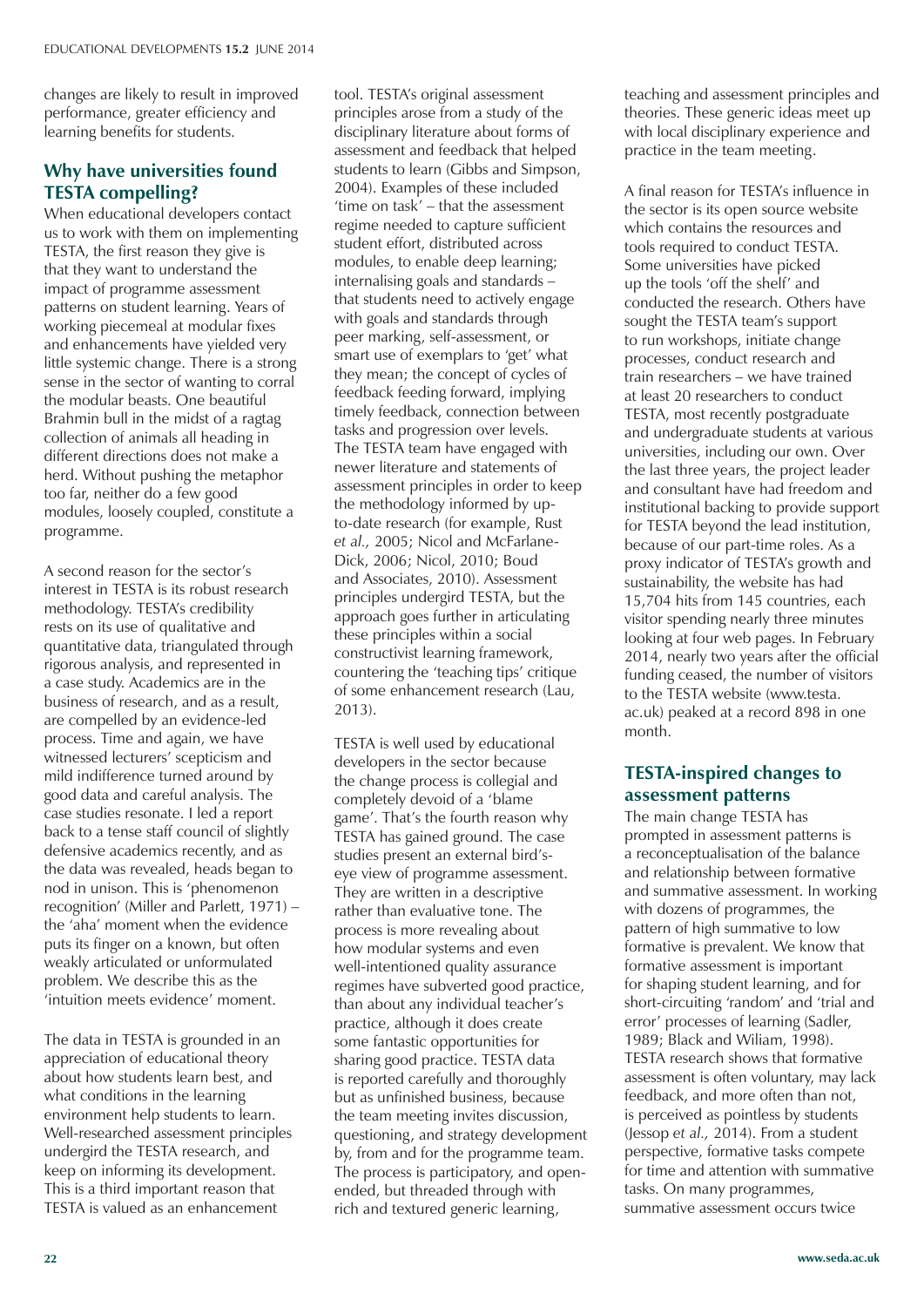per module (mid and end of module), and is the only time all students focus their attention and effort. In some cases there is so much summative assessment that it leads to fragmented and surface approaches to learning. It is common for summative assessment deadlines for several modules to be 'bunched', leading many students to give superficial treatment to some tasks. The main changes that the evidence has prompted are: a reduction in summative assessment (occasionally with more integrated programmatic assessment across more than one module), an increase in formative assessment, and more clearly defined links between formative and summative. Alongside these changes have been creative ways of engaging students in formative tasks, for example establishing and requiring weekly or fortnightly blogging, presentations with peer review elements, and portfolios, particularly when these formative elements link to a more challenging summative task.

Evidence from AEQs and focus groups has shown that students lack a clear sense of goals and standards. One reason for this is an over-reliance on written criteria and guidance to convey complicated messages about expectations and standards, many of which are held tacitly in the minds of markers. In response to TESTA evidence, programmes have set in place more activities which help students to understand the criteria, for example, self-assessing against criteria, peer marking, rewriting criteria in user-friendly language and exposing students to exemplars, which are then discussed in relation to criteria. A further reason for student confusion about standards has been the random sequence of different varieties of assessment tasks across modules, rendering students unable to transfer feedback effectively. TESTA has enabled teams to map, sequence and streamline varieties in ways which lead students to gain mastery over both process and content. Finally, the perception of variations in marking approaches and standards has contributed to students' distrust of the standards. In response, several programmes have embarked on team calibration exercises to

help markers engage with the same criteria together, discuss variations, and agree common standards. This is different from moderation or second marking because it is a team development exercise, designed to set aside preconceptions about experts and novices, and help all markers in the skill and art of marking reliably, interpreting criteria together and synchronising understandings of the disciplinary discourse. The potential for peer-marking exercises to develop students' sophistication in understanding marking processes is proven, and is a possible next step for programmes wanting to explore notions of subjectivity, standards and criteria (McConlogue, 2012).

TESTA has led to a number of programmes adapting feedback regimes to engender more student attention to feedback, and developing cycles of reflection so that feedback feeds forward to the next task. The idea of feedback as a dialogue and a conversation rather than a monologue from a lecturer to a student has been central to many enhancements (Nicol, 2010). Some programmes have invited students to suggest feedback they want on their work at the time of submission, developing reflections on their work, and opening a 'conversation' about feedback with the marker; others have created mechanisms for developmental feedback to be appended and responded to in the next submitted task; still others have embedded more structured opportunities for peer feedback so that students giving feedback develop more sophisticated evaluation capacities, and those receiving feedback from peers get more feedback, more quickly. The idea of dialogic feedback has been facilitated by technologies like audio feedback, and blogging threads which create opportunities for commenting on students' written blogs.

The findings from TESTA of students' perceived low effort levels, combined with audit data which indicates that the assessment environment has not distributed tasks sufficiently across weeks and modules, have led to programmes setting higher expectations of students. One

programme shifted its entire first year into a collaborative, problem-solving exercise involving student production of various artefacts in small groups, reducing lecture time, and increasing the time when students were researching and producing, rather than passively watching, listening and receiving 'packaged' knowledge. This assessment pattern reflected a more formative and process-driven approach than traditional courses.

### **Looking ahead**

It is difficult to predict the shelf life for TESTA but its expiry date is not yet, not while universities continue to find it a powerful tool in helping them to think about assessment and feedback. In 2014, there are several universities using TESTA for the first time – Roehampton, Greenwich, University of the West of Scotland, Edinburgh, Edinburgh Napier, Exeter, Christchurch Canterbury and Sheffield Hallam. Some of these are riding the student engagement wave, and training students to conduct the research and be active partners in the change process. This may lead to more open staff-student discussions about assessment and feedback, and has the potential to be a real gamechanger in a hierarchical assessment system – overturning the traditional relationship: 'we ask the questions, you answer them, we grade them'. It is also likely to create more awareness and discussion about different kinds of assessment, and the purposes and functions of summative, formative, peer, self and tutor assessed work. The recent NUS Feedback and Assessment Benchmarking tool (NUS, 2013) suggests growing sophistication in students' articulation of assessment principles, which will only be strengthened by students partnering in TESTA research and change processes.

Of the universities which have used TESTA in the past five years, a good number are looking at smart ways of embedding the process in periodic review without endangering the generative and collegial elements of the process (for example, Winchester, Dundee and Keele – but there are others too). Using TESTA in periodic review also invites a more evidencebased and enhancement-centred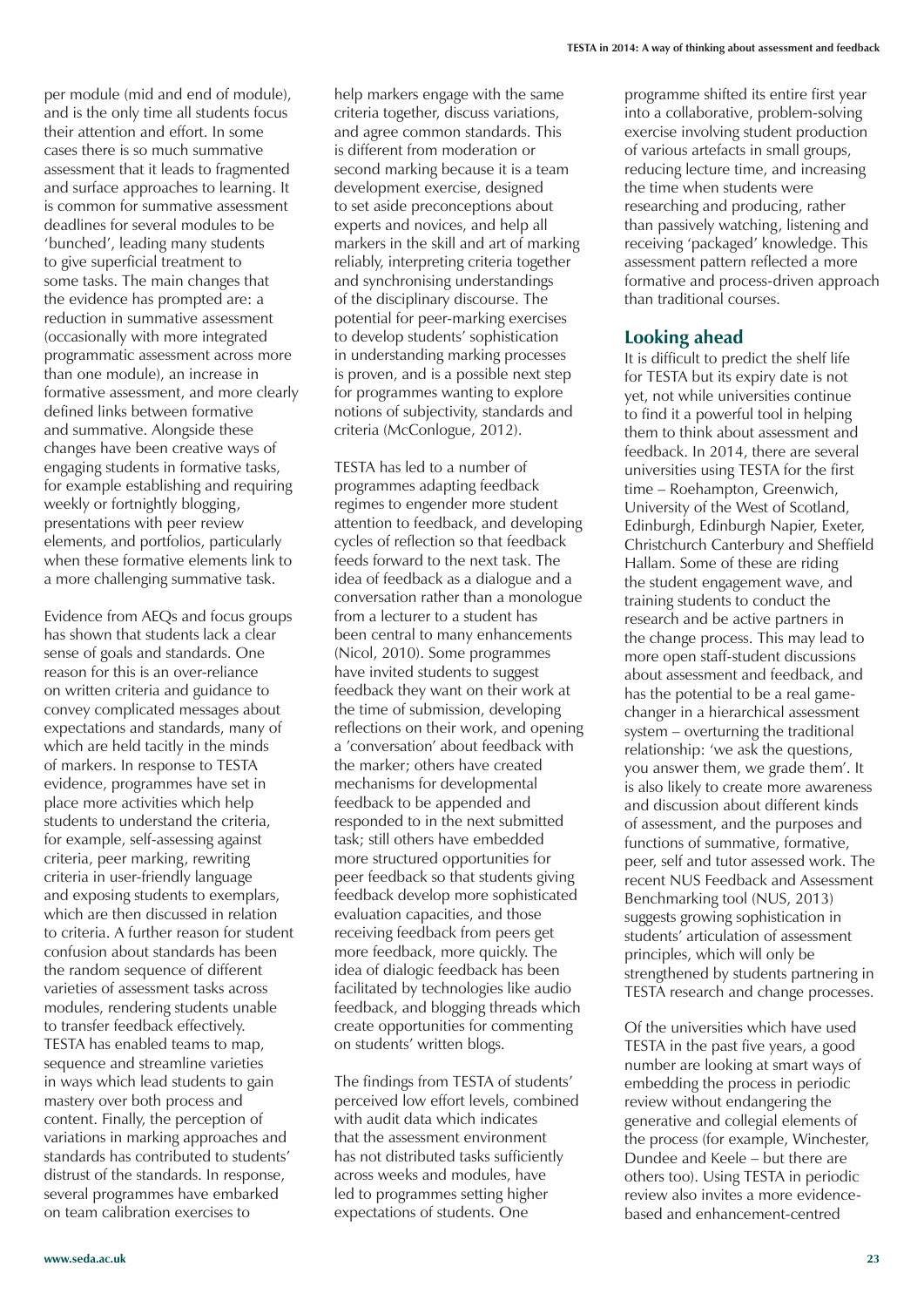dialogue about assuring the quality of degrees. In doing this, universities are also refining the methodology to suit budgets, learning conditions, and to collect more fine-grained data about different modes of feedback, for example. For the TESTA team, the challenge is how to keep the methodology relevant and up to date, and certainly, a revision of the AEQ to reflect some of the latest research and evidence about assessment is on the cards.

The third development which has some potential to keep TESTA on the shelf for a few more years is the growth in international interest. Through a British Council grant, we ran the TESTA process in two Indian universities in 2013, and although the context and conditions of higher education are different, academics and students found the process compelling. Joelle Adams, HEA Ron Cooke International Fellow, and a member of the SEDA Executive, took a version of TESTA to three USA universities last year as part of her fellowship work. I recently conducted a webinar for 87 Canadian instructional designers in the province of Saskatchewan on programme-wide assessment and TESTA. From these small incursions, it seems that the idea of programmelevel assessment as a key to enhancing coherence, progression, and student learning, is as relevant in Delhi as it is in Saskatoon. The future is hard to predict, but it would be thrilling to be writing a 'TESTA five years' article for *Educational Developments* in 2019.

### **References**

Black, P. and Wiliam, D. (1998) 'Assessment and classroom learning', *Assessment in Education: principles, policy and practice,* 5:1, pp. 7-74.

Boud, D. and Associates (2010) 'Assessment 2020: seven propositions for assessment reform in higher education', Sydney: Australian Learning and Teaching Council (www.assessmentfutures.com).

Gibbs, G. and Simpson, C. (2004) 'Conditions under which assessment supports students' learning', *Learning and Teaching in Higher Education,* 1, pp. 3-31.

Jessop, T., El Hakim, Y. and Gibbs, G. (2014) 'The whole is greater than the sum of its parts: a large-scale study of students' learning in response to different programme assessment patterns', *Assessment and Evaluation in Higher Education,* 39:1, pp. 73-88.

Lau, A. (2013) *Assessment for Learning in Higher Education,* PhD thesis, University of South Wales.

McConlogue, T. (2012) 'But is it fair? Developing students' understanding of grading complex written work through peer assessment', *Assessment and Evaluation in Higher Education,* 37:1, pp. 113-123.

Miller, C. M. L. and Parlett, M. (1971) *Up* 

*to the Mark: A study of the examination game,* London: Study for Research in Higher Education.

Nicol, D. (2010) 'From monologue to dialogue: improving written feedback processes in mass higher education', *Assessment and Evaluation in Higher Education,* 35: 5, pp. 501-517.

Nicol, D. J. and McFarlane-Dick, D. (2006) 'Formative assessment and self-regulated learning: a model and seven principles of good feedback practice', *Studies in Higher Education,* 31: 2, pp. 199-218.

NUS (2013) 'Feedback and assessment benchmarking tool' (available at: http:// tinyurl.com/orpulch).

Rust, C., O'Donovan, B. and Price, M. (2005) 'A social-constructivist assessment process model: how the research literature shows us this could be best practice', *Assessment and Evaluation in Higher Education,* 30: 3, pp. 231-240.

Sadler, D. R. (1989) 'Formative assessment and the design of instructional systems', *Instructional Science,* 18: pp. 119–144.

TESTA website (2010-) (available at www. testa.ac.uk).

**Dr. Tansy Jessop** is a Senior Fellow, Learning and Teaching, **Yassein El Hakim** is the Director of Learning and Teaching, and **Professor Graham Gibbs** is attached to the Research Centre for Student Engaged Educational Development, all at the University of Winchester. Corresponding author: tansy.jessop@ winchester.ac.uk.

# Running a live online activity in a SEDA session: Reflections from presenters and participants

### **Peter Lumsden,** University of Central Lancashire

### **Background**

The context of this article is a session which was delivered at the November 2013 SEDA Conference, Creativity in Education, which in turn relates to developing the pedagogy of a Post Graduate Certificate Learning and Teaching in Higher Education (PGCert). Like in all institutions, as technology has evolved we have been bringing it into the programme. We've always been clear, though, that an important principle is that technology is used with a dual purpose, firstly to facilitate learning, and secondly, to demonstrate tools to colleagues which might inform (and enhance) their own practice (Keengwe and Kidd, 2010).

These authors also noted 'the need to fundamentally change and transform pedagogical approaches to the learning and teaching process to meet the instructional needs of online students'. Thus, for example, we have moved to having written assignments submitted through Turnitin, comments provided with Grademark, and feedback either added to the Turnitin page or given through the audio function. Of course, beside the development of educational technology there is also the push for an increased number of staff to achieve standard descriptor 2 (SD2) of the Professional Standards Framework (PSF) of the Higher Education Academy (HEA). Consequently, there is an increase in demand for our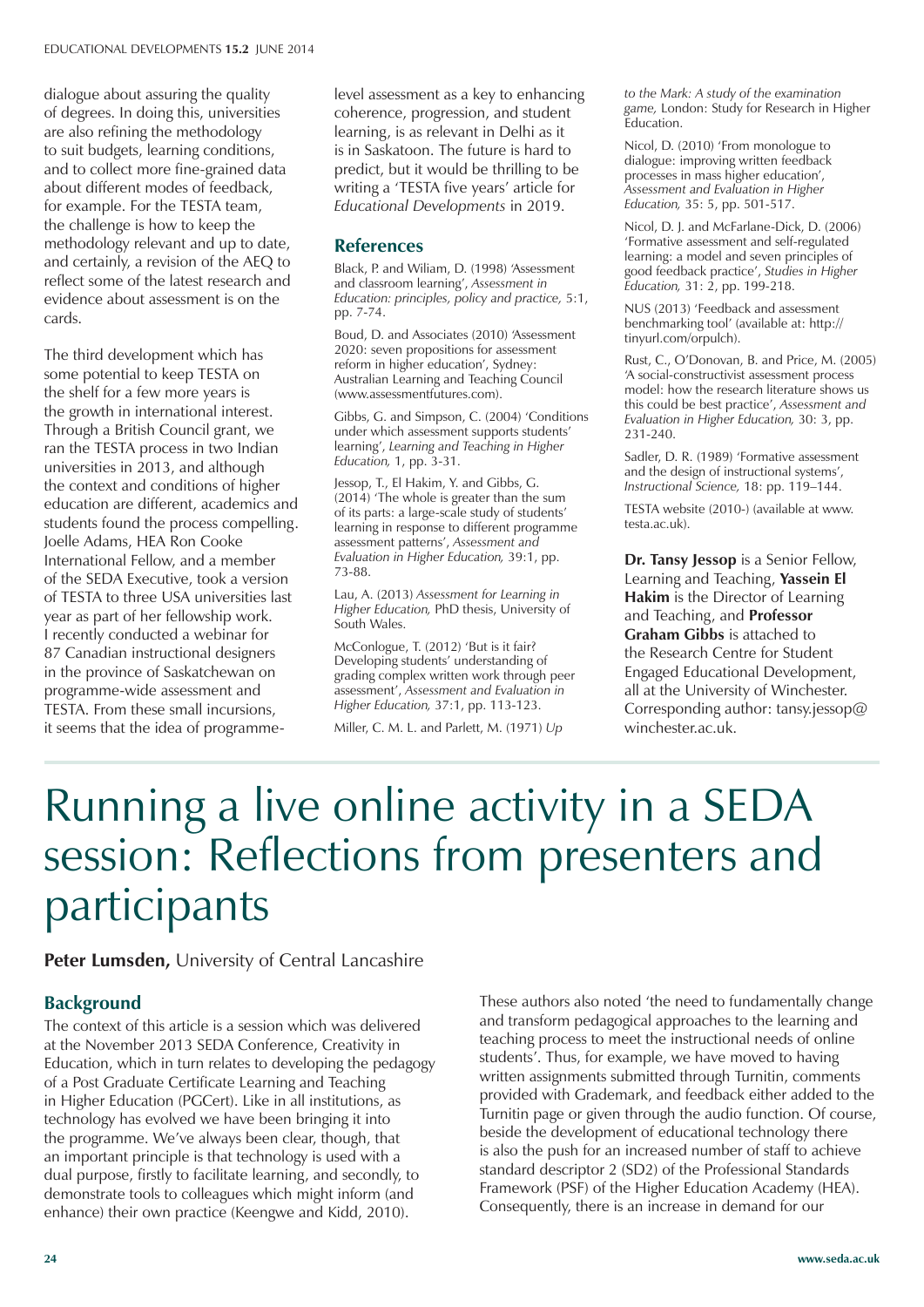PGCert. As this demand grows, it includes more and more staff located at a distance, such as part-time staff, and staff working in overseas campuses (we have a cohort of staff in our Cyprus campus who are engaged in the PGCert), making some online provision an increasing necessity.

As PGCert course leader I am very conscious of these considerations and of the need therefore to continue to incorporate technology. This has led to close working with both learning technology colleagues, and academic colleagues who have pioneered developments. Last year, by way of a pilot, I ran part of a PGCert workshop using Adobe Connect, the online platform which we use at UCLan. The session went reasonably well (I used chat and then visual and audio) and this gave me the confidence to approach two colleagues with the idea of something more ambitious.

Erica is an internationally renowned expert in Food Safety Management and International Food Law compliance, and during her time at UCLan she developed and successfully ran a wholly online Masters in food safety. In this she worked closely with Kevan Williams, a senior developer with the digital services team, who has experience in a diverse range of learning technologies and multimedia development tools, and has coordinated and supported hundreds of online sessions.

So, our aim was to demonstrate an online approach to learning, simulating a learning activity (designing a lesson plan) which is already part of a PGCert session. At the same time we wanted participants to experience online technology first hand, as a 'student', in the hope that this might inform their own practice. SEDA seemed a good place to try this out – a group of educational developers, and a place where technology has featured as a part of previous conferences. We hoped too that there would be learning for us in trying to run something quite ambitious in an online way, in an unknown venue with unknown participants.

### **Planning and running the session**

I had an idea for an activity to which I had been introduced at a meeting of the Society for Experimental Biology, which involved teams creating engaging lesson plans ('making the horse thirsty'), and then voting on the 'best' one. I'd run it a couple of times since on the PGCert course, and wondered whether it could work in an online setting.

The original proposal for the session was:

- a) Introduction and demonstration (20 mins.)
- b) Participants review and share the learning outcomes of their CPD programmes (15 mins.)
- c) A live interaction between participants and with tutor (25 mins.); 'design a lesson plan to engage first year students'
- d) Action planning, with ideas for new ways to approach online provision (20-30 mins., groups of 5-6).

During our subsequent discussions, which were done through Adobe Connect, we decided to keep it as simple as possible, and instead to use Adobe Connect for the whole session:

- a) Erica background to distance learning (10 mins.)
- b) Peter introduce and explain the exercise (5 mins.)
- c) Participants carry out the exercise in groups (60 mins.)
- d) All review (10 mins.).

The conference suite at Bristol was a challenging environment and we quickly realised that we were trying to demonstrate technology in a very different setting from where we would normally use it: participants being in the same room; a limited bandwidth; some participants not having accessed information in advance (which meant that it took time for some to download the Adobe Connect mobile app).

We took five minutes to talk directly to the group and introduce ourselves. Erica then went online to give some background, accompanied by slides. It was immediately apparent that having Kevan at 'ground control' (in Preston) was crucial; indeed, through the five-minute introduction, participants were logging in, and were asking questions through the chat function, and Kevan was able to address these. This was a crucial feature throughout the session.

We did ask which interactive online programmes they were familiar with, and the response was either Blackboard Collaborate, or Adobe Connect. This led Kevan to suggest a comparison between tools. One participant raised the ethical issue of recording sessions; Kevan pointed out that students are happier to engage with the concept of content recording than staff. The participant then pointed to the applicability for peer observations.

About 12 minutes in, one chat comment was: I think it's confusing. There is too much going on at the same time. Another was: great to have discussion around concepts, but perhaps better to have it in breaks specifically for that, so that attention isn't quite so split?

At 15 minutes we brought in the team task. Participants were allocated into (virtual) groups by Kevan, with a convenor in each group who typed up the activities for the hypothetical session into a pre-created section. These could be viewed by everyone. The voting function was then displayed and individuals 'voted' on the best lesson plan.

## **The experience of the participants**

Below are recorded verbatim some of the chat comments posted at the end of the session, with participants identified by an initial.

T: *We can see the potential but concerns over the technology and the role of educator becoming technical support. Need to develop some strategies to cope with this.*

C: *But the tool still seems very flaky...far more so than Collaborate, which is a shame, as the functionality for group work here is much nicer.*

J2: *Perhaps most learning today is about need to be resilient and how much I prefer the F2F.*

P2: *It's still very slow and clunky, but when it grows up it could be good.*

C: *Not sure I liked it very much and we reverted to physical rather than virtual.*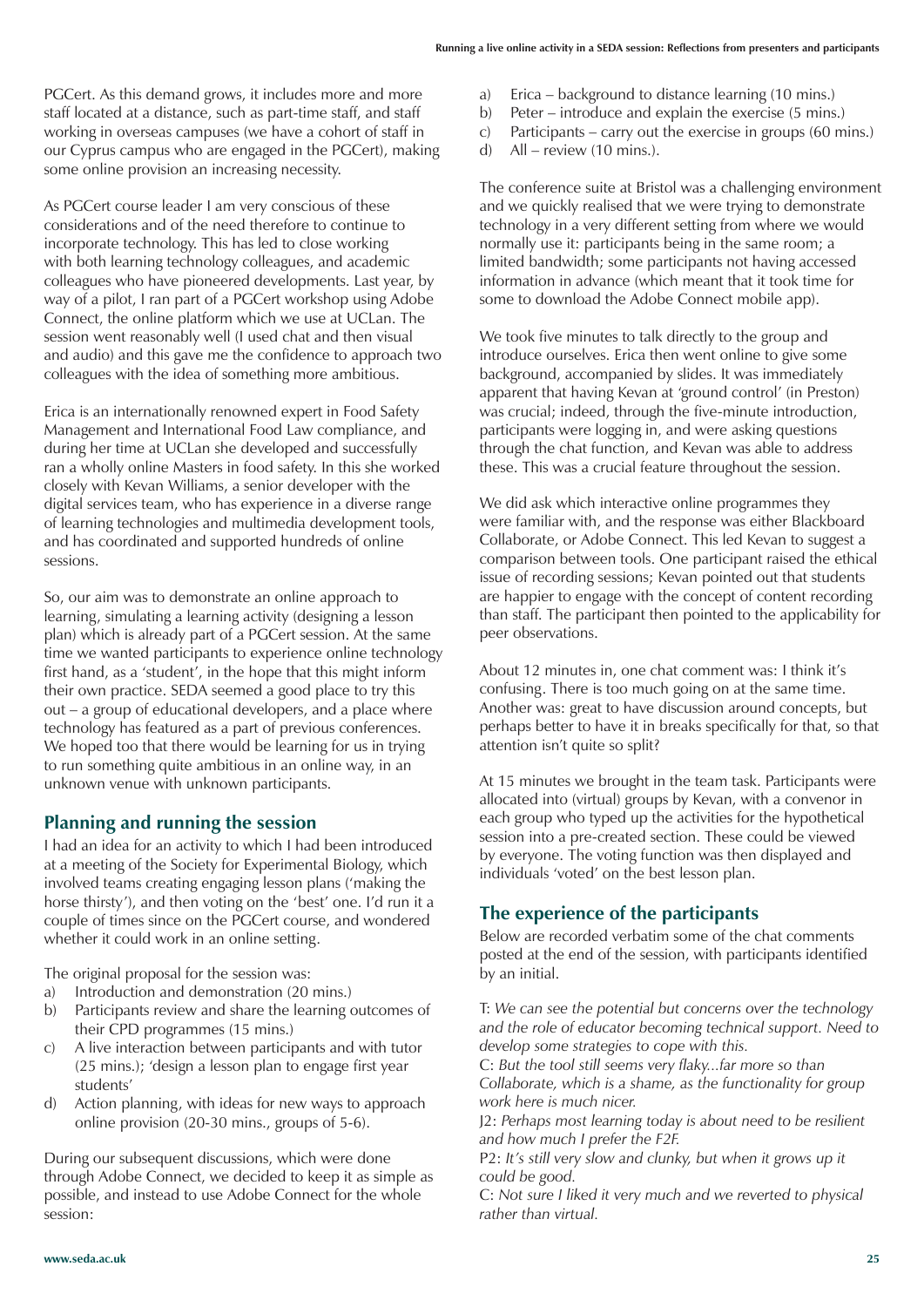KH: *that was probably the drawback in this exercise. We too started off talking and then had to make ourselves use the chat function.*

JA: *I felt very excited by the possibilities in using this technology, and totally in awe of the group facilitators keeping calm and good humoured in the face of the inevitable tweeting problems.*

KH: *It was a great hands-on experience of using a technology to create learning opportunities but I think I need much more exposure to these kinds of resources to improve my skill set and gain more confidence.*

P2: *It did, however, work virtually for me as I had no idea where the other members of the group were in the room until the end.*

C: *Learned about an alternative to Collaborate, but that I like Collaborate better I'm afraid!*

SB: *Pre activities essential to set scene for next session. Creating 'about me' videos to share and get to know each other at beginning is useful to develop.*

E2: *You do miss a lot communicating by text – in real time, people tend to be brief, and it can be very ambiguous. Also slow – a lot of waiting for connections and typing to appear. But it's good to see tools which will, in 5 years, no doubt be very slick.*

J2: *I do think a low-stakes fun activity would allow me to learn alongside my learners as I do not think they would be any more competent than me.*

JA: *Initial difficulties can be rather dispiriting but it highlighted to me how important the role of the facilitators is when this happens.*

LN: *Confirmed all my fears of technology-led learning – teacher paced, not engaging but isolating, frustrating, learnt little – pedagogy lost!*

E2: *There really is a set of skills you need to develop to make this work – digital divide!*

LN: *Technology is great where it is used to enhance learning where other options not possible.*

### **Learning for the presenters**

We hoped that by the end of this session, participants would be able to:

- Explain the principles of blended learning to colleagues
- Design an activity suitable for a distance learning PGCert cohort to access
- Engage in an online discussion.

We did not build in the time to explore the first of these, but the second and third were clearly met. In the event, the session was much more one of using and experiencing the technology rather than discussing the pedagogy and comparing it with other approaches, which with hindsight would have been useful to have done.

### **Learning for Peter:**

*Discussion happens during the online activity, and can be built into the 'plan'. However, it does strike me that this could become overwhelming, especially if there were more people 'online' than the dozen we had in this session.* 

### **Learning for Kevan:**

*There are three common elements which must be considered:*

*• Ensure each participant has sufficient dedicated bandwidth to enable effective engagement and collaboration*

- *• Ensure participants have run the Adobe Connection test check feature and installed the Connect add-in for optimum performance, or Connect mobile app if accessing via a mobile device*
- *• Ensure the participants have the correct hardware – headset with integrated microphone if they are to broadcast sound.*

*The planning phase must be carried out by both the facilitator and the technologist to provide mutually constructive options and ideas. Having a technical lead managing the Adobe Connect platform is essential to take pressure away from the academic delivering the session. Crucially though, it is only through such ambitious digital pilots as this one that we are able to develop institutional guidance for online collaboration.*

### **Learning for Erica:**

*I found the face to face challenges of the technology in this environment fascinating. I have only experienced the frustration from learners using Adobe Connect for the first time at a distance, so observing this at close hand amplified this experience for me considerably. I had always believed that learners in the virtual world felt safer to challenge given the very real distance between tutor and tutees; however, I will not be so confident to assume this in future and will be more alive to any signs of virtual frustrations.*

*This was my first experience of working alongside professional educators and I was intrigued by the apparently polarised responses to the benefits and/or applicability of this technology. This highlights the challenges a potentially polarising experience for learners can bring and reminds us as digital educators that achieving parity of student experience in digital learning environments is more challenging than with traditionally taught environments.*

### **The subsequent application of the learning**

Using the learning from this session, I ran a 3-hour Adobe Connect session with our PGCert cohort, which had some slides and also used the same exercise as described here. There were 35 participants in the UK and 10 in Cyprus. Feedback came through the course blog, including the following:

### **Peter (the tutor):**

*Quick observation from me of today from tutor perspective, and looking at three different elements:*

*a) The chat facility – quite intense with large numbers, but does encourage lots of input. Need to be very alert to pick up individual comments and respond. I think best done in 10-minute chunks*

*b) Presentation – quite relaxing, probably because no sight of audience! Need to build in breaks e.g. YouTube clips as per today. Chat was much less during this and was manageable. Allows input from all, so some advantages here. Disadvantage is relative inflexibility to local conditions*

*c) Activity in groups – pleasantly surprised at how effective this was, in terms of engagement and in the quality of output. For me it was more effective from a facilitation angle in that I could see everything at the same time and comment too. Much more so than if in a live room.*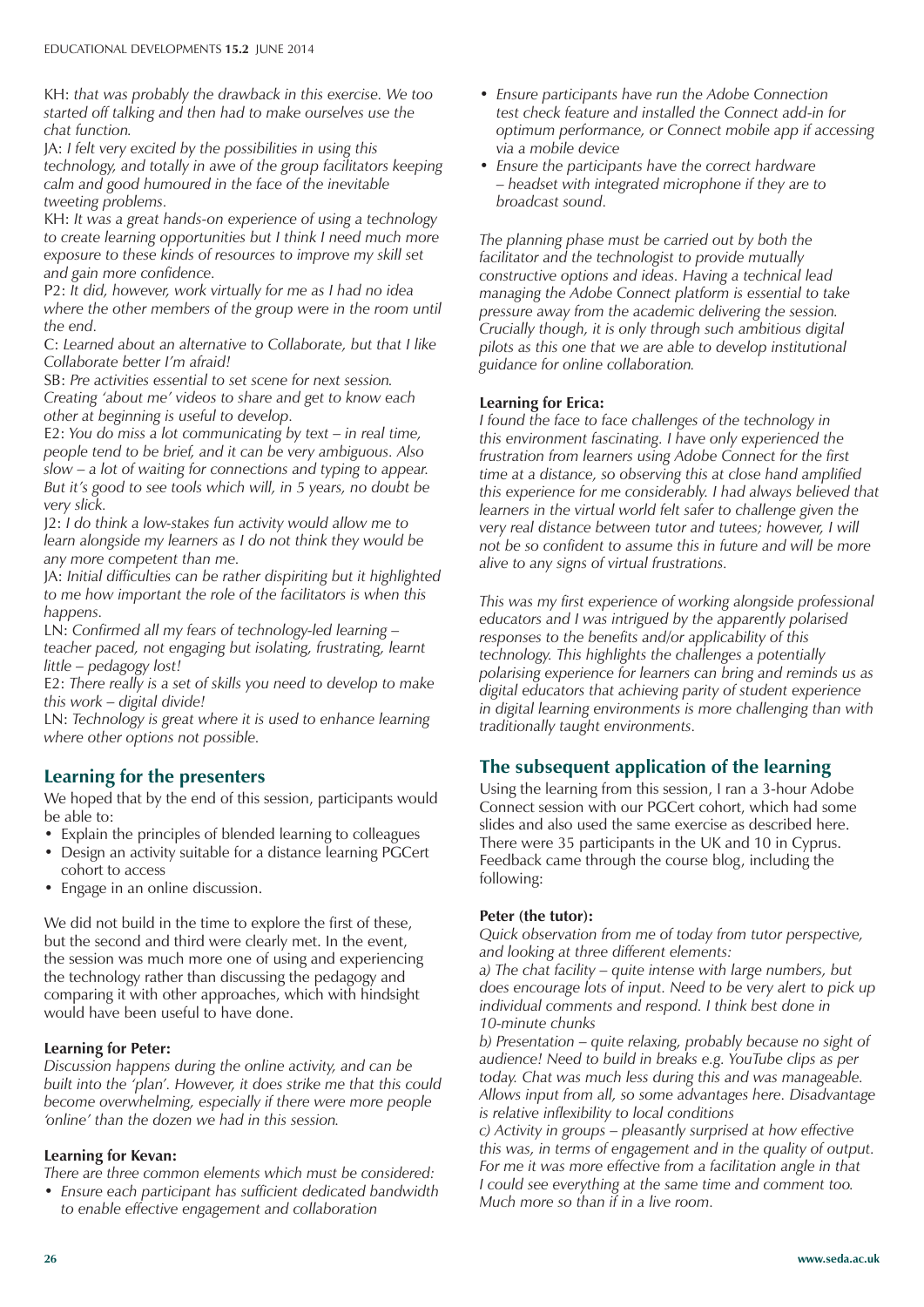#### **Participant S, day after:**

*Hi All*

*I really enjoyed this session and it is something I would consider using for my students. I know one of my colleagues did say it may be a useful tool for supervision, you have got me thinking! It was easily accessible, I encountered no major problems getting onto the system and thought it was a clever way for students to interact. As a student on the receiving end it does have some advantages and disadvantages. The audio was clear, I like the way the system facilitates visual contact via the webcam, and it felt like fun! Another advantage is that you can choose your own environment, one where you perhaps feel more comfortable – for students who are shy speaking out this may be a more ideal environment? I particularly liked how you could read each other's feeds and thoughts. The only disadvantage for me was that I found it very tiring – I know, Peter, you commented on how intense your role was as the facilitator and I can truly believe it as you were effectively managing a large group remotely as well as co-ordinating the technology!* 

#### **Participant A, two days after:**

*I enjoyed the online Adobe session a lot more than I thought. When I first logged on I was expecting a webcam set-up so was surprised to find the 'chat room' instead. Initially I thought – how could we possibly learn anything here? So many people just chatting. Then as the discussion got going I was really surprised. I picked up an awful lot from the session that I will definitely be able to use in future practice.*

*With positives there are always some constructive comments too! I found it difficult to keep up with a lot of the entries that were appearing on the screen. I know you can never possibly read all the entries that are put in but they kept moving around on the screen as well as new ones were added. For people who take a while to read – like myself or my husband who is dyslexic – it is a nightmare trying to keep up with even one blog at a time. The post recording does help this issue but would obviously require more time to go over the session again. I guess when you are in a classroom setting it is easier as you can absorb what is being said as you hear it and you also don't have lots of people talking all at once. Peter – I really enjoyed the time-out sections you gave us and we're strict about as well so people didn't carry on typing. It certainly gave me time to absorb and reflect on what had just been said and also to catch up with any entries I had missed beforehand.*

*I know most people are IT literate and have used Adobe Connect in their lessons before but as I am a novice I have been reading up a little on it and wanted to share this website with you as reference of a 'how to' guide: http://tinyurl. com/2d9xvmd.*

#### **Participant R, four days after:**

*I found that the Adobe Connect session was a fascinating learning experience – and highly stimulating in terms of generating ideas for teaching and assessment practices. As far as developing methods to engage and assess a diverse student body go, I think this might have many advantages, because it promotes a different kind of 'culture in the classroom' (Hawley et al.) to that of standard learning environments, such as flat seminar rooms or layered lecture theatres. The key point here is that there is a tendency in a classroom* 

*environment to assume a particular set of pre-determined roles and procedures that often become crystallised and reinforced through repetition over time as particular courses or modules are delivered.* 

*Conversely, the session via Adobe, despite being quite chaotic as far as the mode of interaction went – with multiple actors (both student and instructor) entering text simultaneously – very much encouraged redesigning of educational personas. This seemed to be accentuated because the kind of visual and oral indicators of cultural disparity (attire, accent etc.) were also removed. In addition to this removal of socio-economic indicators, I think the format could also offer students who tend to be shy or reticent an opportunity to better express their full interactive capabilities, because they too feel less inhibited when the means of communication is text entry only – as opposed to the verbal and visual. This is something that only becomes apparent upon actually using the software.*

### **Conclusion**

As an educational developer, I've been pleasantly surprised at some of the unexpected benefits of online sessions, in particular the enhanced level of engagement and interaction. Frederickson *et al.* (2005) found that online was better for student collaboration but was less so for teaching input; delivery of material through a 'lecture' format is my next trialling of the technology.

### **References**

Frederickson, N., Reed, P. and Clifford, V. (2005) 'Evaluating websupported learning versus lecture-based teaching: quantitative and qualitative perspectives', *Higher Education,* 50, pp. 645–664.

Hawley, W., Irvine, J. and Landa, M. (date unknown) '"Culture in the Classroom", teaching tolerance: a project of the Southern Poverty Law Center' (http://tinyurl.com/mzux6b5).

Keengwe, J. and Kidd, T. T. (2010) 'Towards best practices in online learning and teaching in higher education', *Journal of Online Learning and Teaching in Higher Education* (http://jolt.merlot.org/vol6no2/ keengwe\_0610.htm, accessed 2 May 2013).

**Peter J. Lumsden** is a Principal Lecturer in Academic Development and Course Leader for the PGCert Learning and Teaching in HE at the University of Central Lancashire.

# Information for **Contributors**

The Editorial Committee of *Educational Developments*  welcomes contributions on any aspect of staff and educational development likely to be of interest to readers.

Submission of an article to *Educational Developments* implies that it has not been published elsewhere and that it is not currently being considered by any other publisher or editor.

The Editorial Committee reserves the right to make minor alterations during the editing process in order to adapt articles to the house style and length. Such alterations will not affect the main content of the article. A proof copy will not be supplied to authors prior to printing.

For more information please see: www.seda.ac.uk/publications